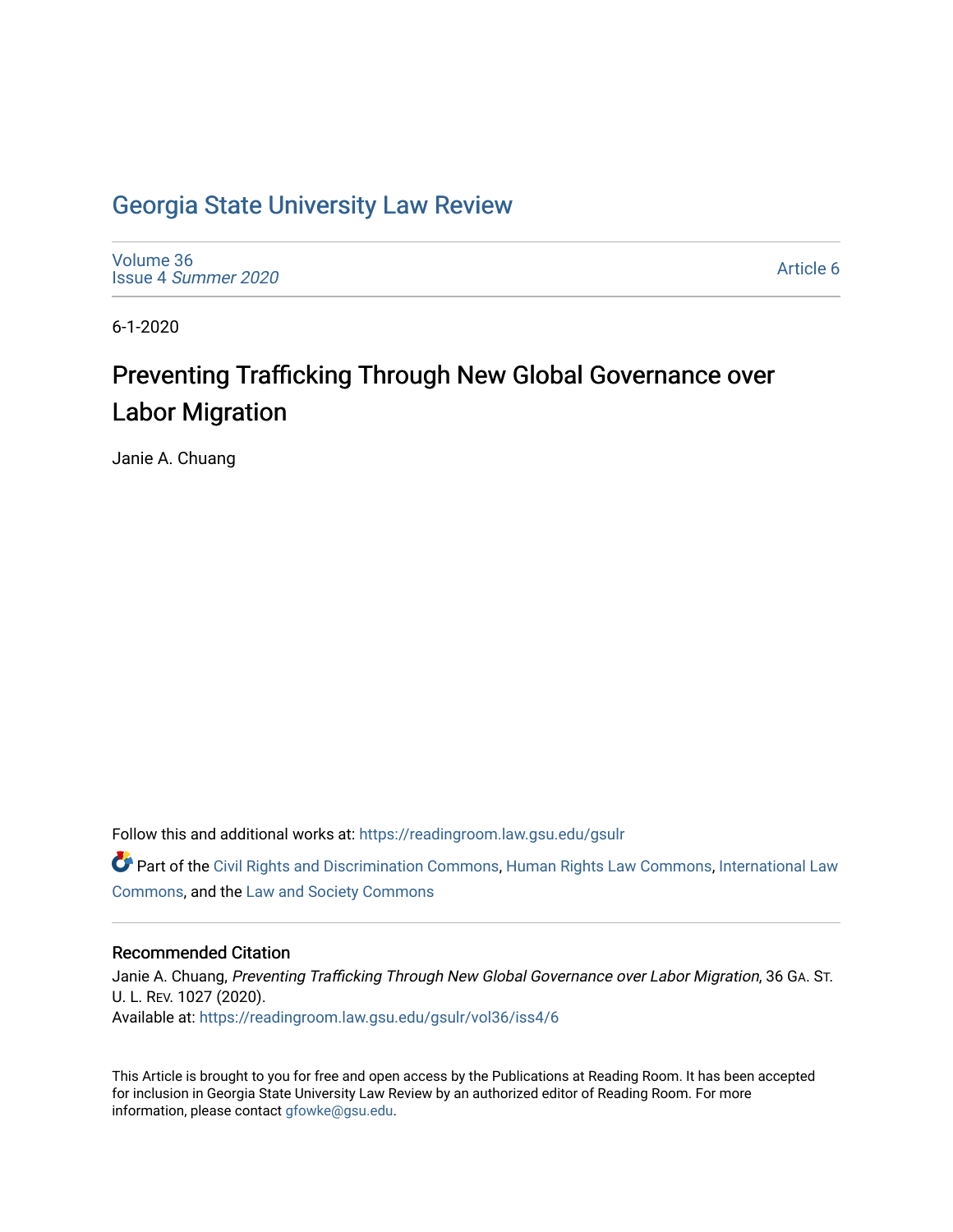# **PREVENTING TRAFFICKING THROUGH NEW GLOBAL GOVERNANCE OVER LABOR MIGRATION**

# **Janie A. Chuang**\*

The year 2020 marks the twentieth anniversary of the United Nations (U.N.) Trafficking Protocol—a treaty that established the foundation for global efforts to address the problem of human trafficking.<sup>1</sup> That treaty offered an early framing of the problem as a transnational crime, best addressed through aggressive prosecution of traffickers and international cooperation to that end.2 Since the Protocol's adoption, global antitrafficking law and policy have evolved significantly. The once near-exclusive focus on the prosecution prong of the treaty's "3Ps" approach to trafficking— focused on prosecuting trafficking, protecting trafficked persons, and preventing trafficking—has given way to an increased emphasis on victim protection.<sup>3</sup> Prevention, however, remains the 3Ps' most neglected prong. Prevention efforts have narrowly focused on public awareness campaigns to warn vulnerable populations, as well

1

<sup>\*</sup> Professor of Law, American University Washington College of Law. Thanks to the *Georgia State University Law Review* for including me in this Symposium on "Prioritizing Prevention in Human Trafficking: Research, Innovation, and Advocacy." I am grateful for the insights and feedback on the ideas presented in this Article that I received from Tendayi Achiume, Daniel Costa, Cathryn Costello, Heather Hughes, Daniela Kraiem, Loren Landau, Genevieve LeBaron, Neha Misra, Fernanda Nicola, Ashley Parrish, Jaya Ramji-Nogales, Ezra Rosser, and participants of the Berkeley Law Migration Workshop, the Oxford University Workshop on IOM, and the Expert Working Group for the Study of Slavery at the Yale Gilder-Lehrman Center. Thanks also to Melissa Martin, Madeline Creps, and Krishna Pathak for their excellent research assistance, and the GSU Law Review editors for their patience and careful review of drafts of this Article.

<sup>1.</sup> Protocol to Prevent, Suppress and Punish Trafficking in Persons, Especially Women and Children, supplementing the United Nations Convention against Transnational Organized Crime, art. 3, *opened for signature* Nov. 15, 2000, 2237 U.N.T.S. 319.

<sup>2.</sup> *Id.* at arts. 2, 4.

<sup>3.</sup> *Id.* at arts. 5 (prosecution), 6–8 (protection), 9–11 (prevention); *3Ps: Prosecution, Protection, and Prevention*, U.S. DEP'T ST., https://www.state.gov/3ps-prosecution-protection-and-prevention/ [https://perma.cc/6ST5-SGQS] (last visited Apr. 5, 2020).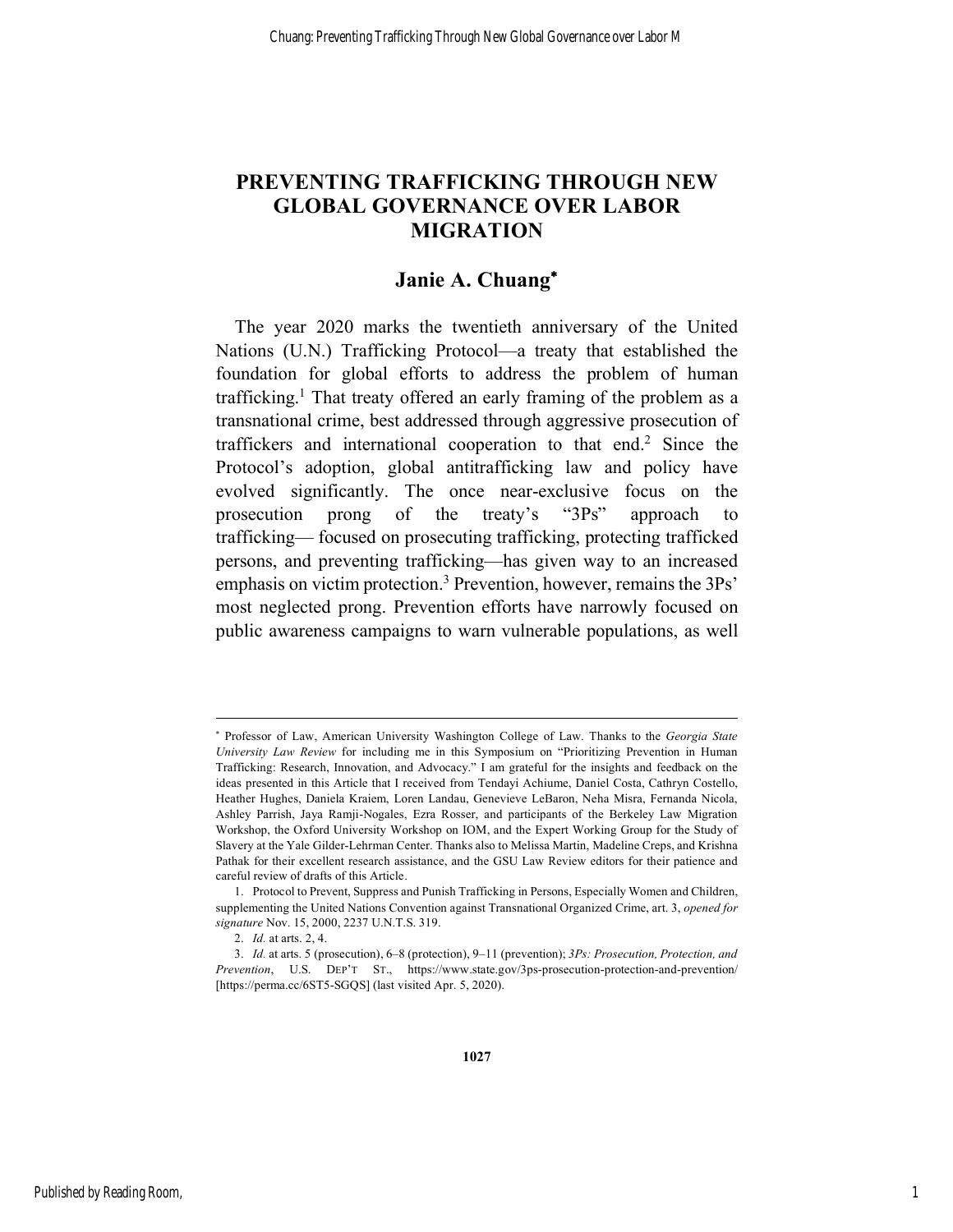as potential consumers of trafficked goods and services, of the risks and many manifestations of human trafficking. 4

We have reached a critical inflection point in our understanding of the trafficking phenomenon and how best to address it. With too few traffickers prosecuted and too few victims protected, more robust efforts to prevent trafficking are clearly necessary. In 2018, governments around the world identified a total of 85,613 victims, brought 11,096 prosecutions, and obtained 7,481 convictions.5 Considering the claim that purportedly 40.3 million people are in "modern slavery" worldwide,<sup>6</sup> prosecution and post-hoc protection strategies have hardly made a dent in the problem. <sup>7</sup> That is particularly so for nonsexual labor trafficking, which despite constituting 80% of forced labor/trafficking cases worldwide, <sup>8</sup> accounted for only 4% of prosecutions, 3% of convictions, and 13% of victims identified by global law enforcement authorities in 2018. 9

Efforts by advocates to draw attention to nonsexual labor trafficking have underscored how trafficking is not simply the product of deviant, criminal behavior that once rooted out can easily be eliminated. Also to blame are deeply embedded societal structures that facilitate and even reward exploitation—in particular, weak labor and migration frameworks that perpetuate precarity for migrant workers in their search for economic opportunities. Because worker exploitation and trafficking differ in degree, not in kind, <sup>10</sup> addressing migrant worker

 <sup>4.</sup> *Id.*

<sup>5.</sup> U.S. DEP'T OF STATE, TRAFFICKING IN PERSONS REPORT 38 (2019) [hereinafter 2019 U.S. TIP REPORT].

<sup>6.</sup> Int'l Labour Org. [ILO], *Global Estimates of Modern Slavery*, at 9 (2017), https://www.ilo.org/wcmsp5/groups/public/---dgreports/---dcomm/documents/publication/ wcms\_575479.pdf [https://perma.cc/5H3V-ZG4P] [hereinafter 2017 GEMS].

<sup>7.</sup> 2019 U.S. TIP REPORT, *supra* note 5, at 2–3.

<sup>8.</sup> 2017 GEMS, *supra* note 6, at 10. The estimated 40.3 million people in "modern slavery" include 15.4 million people living in forced marriage and 24.9 million in forced labor. *Id.* at 9. Of those in forced labor, 20.1 million were in nonsexual forced labor, while 4.8 million were in "forced sexual exploitation." *Id.* at 10.

<sup>9.</sup> 2019 U.S. TIP REPORT, *supra* note 5. The statistics cited in the text accompanying note 5 include a breakout of the total prosecutions, convictions, and victims identified in cases involving nonsexual labor trafficking in 2018: 11,096 (457) prosecutions; 7,481 (259) convictions; 85,613 (11,009) victims identified. *Id.*

<sup>10.</sup> Hila Shamir, *A Labor Paradigm for Human Trafficking*, 60 UCLA L. REV. 76, 110 (2012).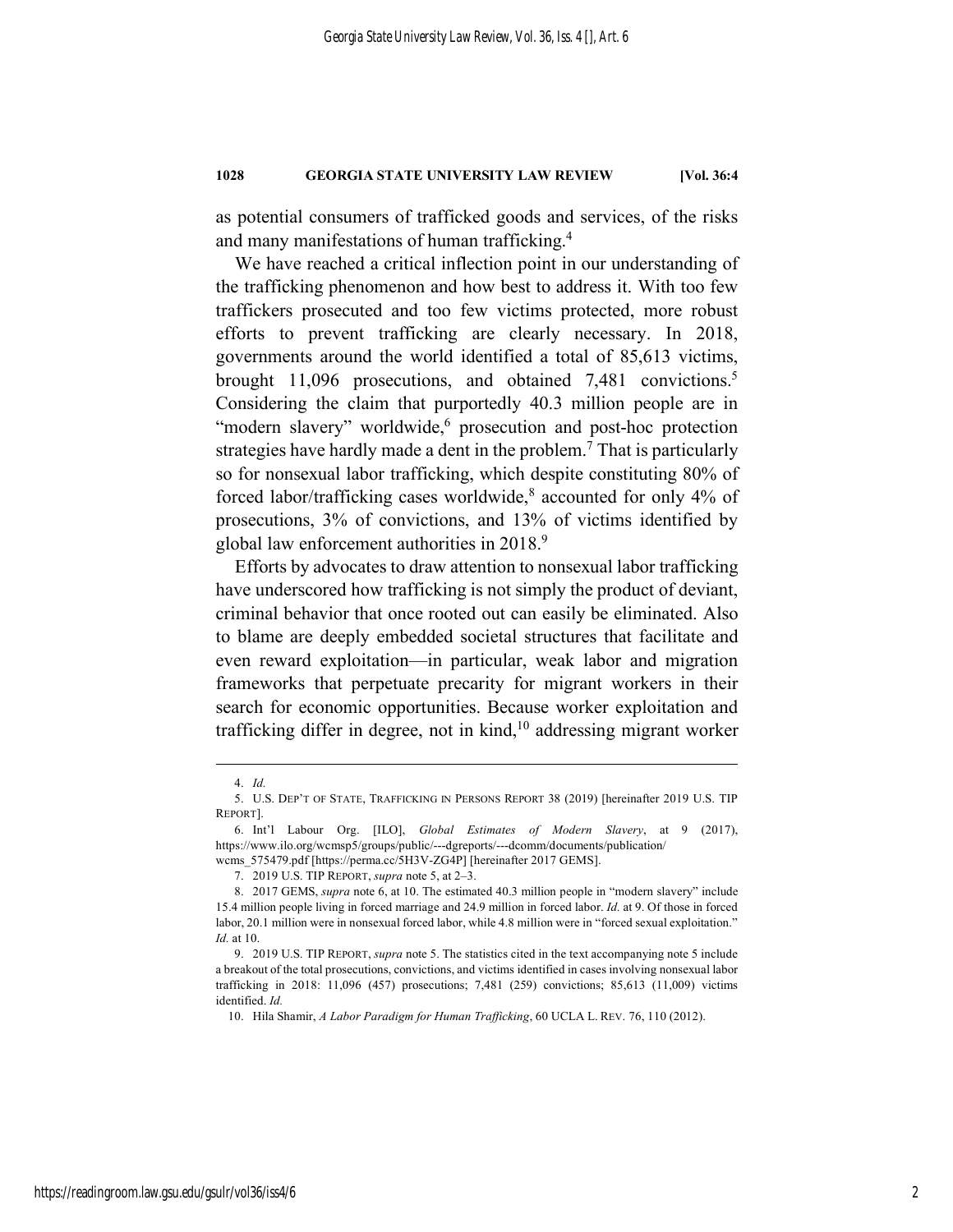exploitation more broadly can prevent the abuses from escalating into trafficking.11

Recent developments in the international migration field present an opportunity to address structural contributors to trafficking by establishing norms and institutions to foster safe labor migration. In 2015, large-scale mixed movements of refugees and migrants prompted the U.N. General Assembly to recognize the need for closer cooperation and greater responsibility-sharing and action to address the phenomenon.12 This ultimately resulted in the U.N. General Assembly adopting, in December 2018, two global compacts: a Global Compact on Refugees (Refugee Compact)13 and a Global Compact for Safe, Orderly, and Regular Migration (GCM).<sup>14</sup> While the Refugee Compact builds upon an established regime of laws, policies, and institutions, the GCM signifies a long overdue first attempt by the international community to develop a framework for pursuing a shared vision of safe and orderly global migration.15

Unlike refugees, migrant workers are the focus of only a handful of international treaties.16 These treaties suffer from notoriously low ratification rates, and the few States that have ratified them are primarily countries of origin—rather than the destination countries where migrant workers are in the most immediate need of worker protections.17 Moreover, no international institution exists to facilitate

 <sup>11.</sup> *Id.*

<sup>12.</sup> G.A. Res. 71/1, New York Declaration for Refugees and Migrants (Sept. 19, 2016) [hereinafter New York Declaration].

<sup>13.</sup> G.A. Res. 73/151, Global Compact on Refugees (Dec. 17, 2018).

<sup>14.</sup> G.A. Res. 73/195, Global Compact for Safe, Orderly, and Regular Migration (Dec. 19, 2018) [hereinafter GCM].

<sup>15.</sup> GCM, *supra* note 14, ¶ 15.

<sup>16.</sup> Mariette Grange, Int'l Catholic Migration Comm'n, *Strengthening Protection of Migrant Workers and their Families with International Human Rights Treaties*, at 13 (Mar. 2006), https://www.unicef.org/socialpolicy/files/Strengthening\_protection\_of\_migrant\_workers.pdf [https://perma.cc/333Y-M55Q].

<sup>17.</sup> For example, only fifty-five countries have ratified the U.N. Migrant Workers Convention, most of which are countries in Africa and Central and South America. *Status of Ratification Interactive Dashboard*, U.N. OFF. HIGH COMMISSIONER FOR HUM. RTS., https://indicators.ohchr.org [https://perma.cc/BS9B-TH7E] (from the dropdown menu, select "International Convention on the Protection of the Rights of All Migrant Workers and Members of their Families") (last visited May 18, 2020).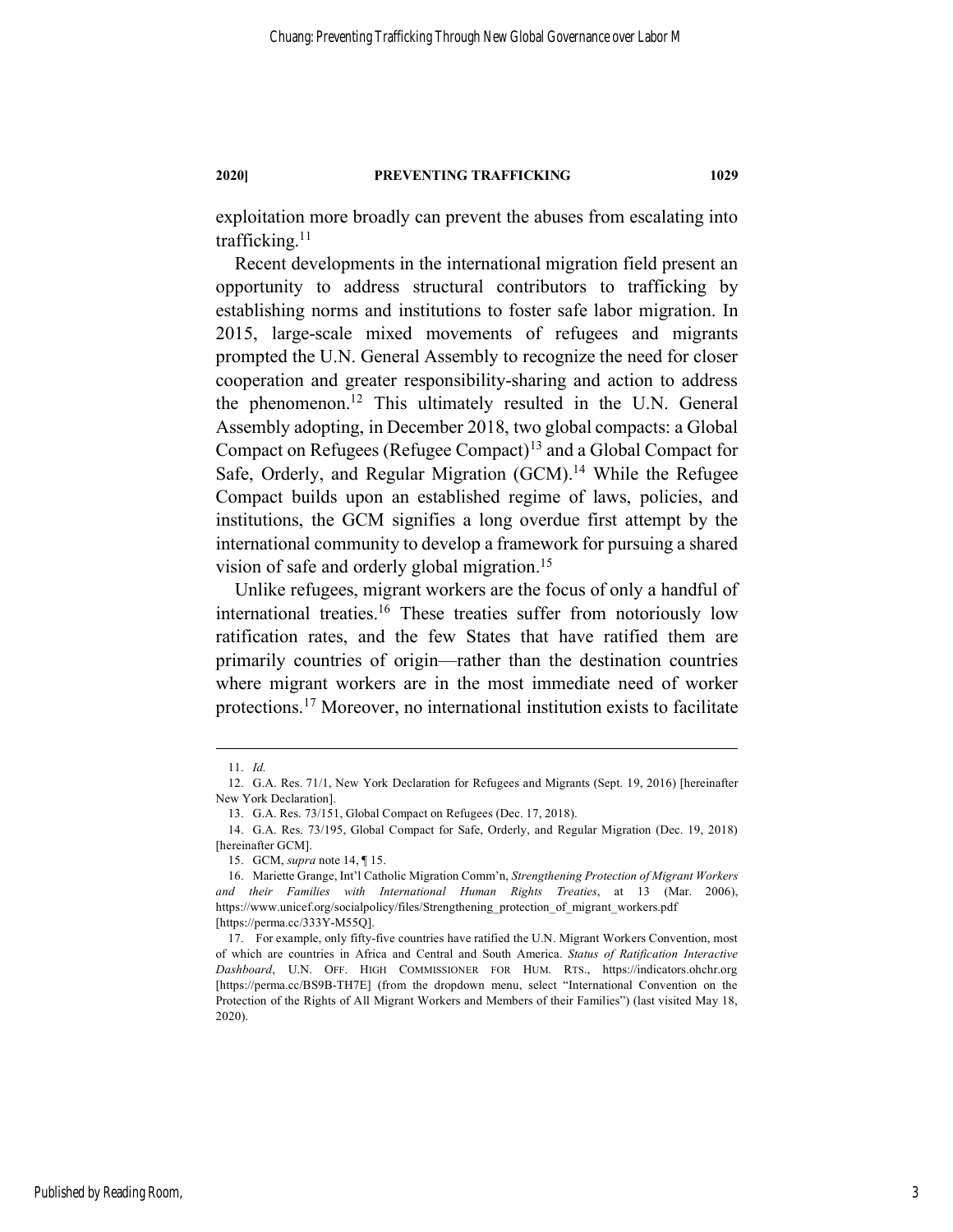global efforts to address labor migration, unlike institutions for just about every other issue of significant global concern—for example, the World Trade Organization (trade), the World Intellectual Property Organization (intellectual property), and the Office of the U.N. High Commissioner for Refugees (refugees), among others.

At long last, the GCM seeks to begin filling these normative and institutional gaps—suggesting the possibility of new global governance over migration. In addition to establishing a set of objectives for safe, orderly, and regular migration, the GCM assigns the International Organization for Migration (IOM) to the role of secretariat and coordinator for U.N. efforts to assist States with GCM implementation. <sup>18</sup> The GCM, in effect, affirms the IOM's status as lead global migration agency, a role the IOM first quietly assumed in 2016 when it became a "related organization" of the United Nations after decades operating on the periphery of the international system.<sup>19</sup>

This Article offers initial thoughts on the possible impacts the GCM might have on global efforts to prevent and address trafficking, focusing on the newly elevated role of the IOM in this endeavor. Based on arguments I have made elsewhere,<sup>20</sup> my analysis takes as a given that a normative, rights-based approach to migrant work is necessary to prevent migrant worker exploitation and abuse from escalating into trafficking. From that perspective, the Article explores the possibility that, in advising States on GCM implementation, the IOM could take a more proactive role in advancing workers' rights in furtherance of the longer-term goal of preventing trafficking.

Part I assesses the GCM's potential for advancing the rights of migrant workers. The GCM reflects the three competing interests that typically animate migration policy: (1) concerns over border security, (2) the desire to derive labor market benefits from economic migration,

 <sup>18.</sup> GCM, *supra* note 14, ¶ 17.

<sup>19.</sup> G.A. Res. 70/296, Agreement Concerning the Relationship Between the United Nations and the International Organization for Migration (July 25, 2016) [hereinafter UN-IOM Agreement].

<sup>20.</sup> Janie A. Chuang, *Exploitation Creep and the Unmaking of Human Trafficking Law*, 108 AM. J. INT'L L. 609 (2014); Janie A. Chuang, *Using Global Migration Law to Prevent Human Trafficking*, 111 AJIL UNBOUND 147 (2017).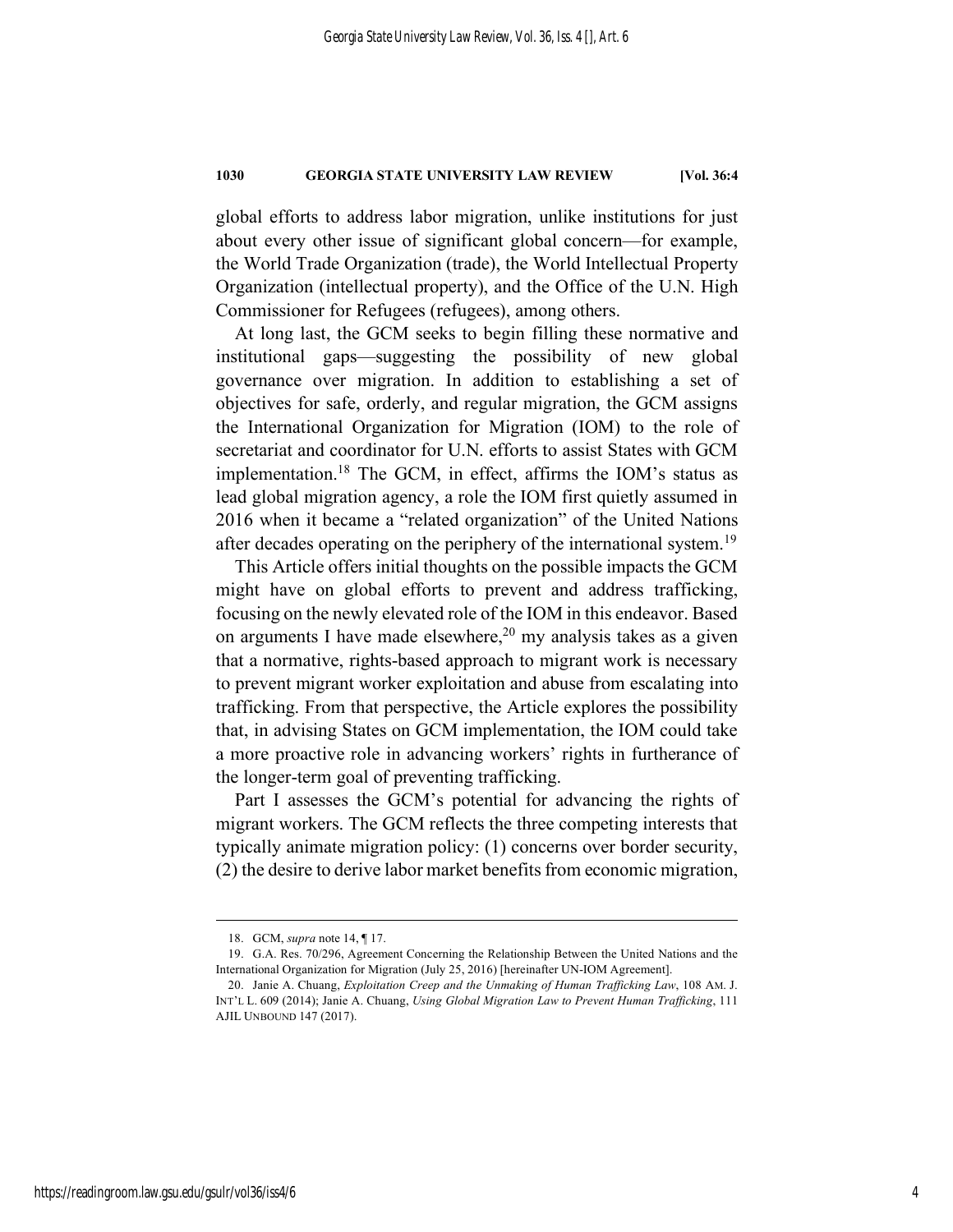and  $(3)$  the imperative to protect migrants' rights.<sup>21</sup> Whether and to what extent migrant workers are sufficiently protected against exploitation will turn on how States balance these competing concerns. Empowered to guide States in their efforts to implement the GCM, the IOM will play a crucial role in helping to translate GCM norms into State practice. Part II analyzes the IOM's operational history and structure for insights into how the IOM might balance the GCM's competing concerns in its efforts to advise States on GCM implementation. The IOM's checkered history and its unique status as a non-normative, U.N.-related organization show a tendency to prioritize States' concerns over border security and labor market access above those regarding migrant welfare.

In contrast, the IOM's recent efforts to promote ethical recruitment standards suggest the possibility of IOM assuming a more proactive stance towards migrant workers' rights protections going forward. Part III explores these efforts, situating them within broader development debates over whether and to what extent rights tradeoffs are necessary—or acceptable—to maximize the development gains from migration. In advising States on GCM implementation, how IOM responds to pressures to trade rights for labor market access will surely test IOM's professed commitment to ethical recruitment frameworks. Its response could prove to be a bellwether of IOM's broader approach to balancing migrant worker welfare interests against the GCM's other competing interests in border security and labor market access. In this environment, close scrutiny and strong advocacy by rights advocates will be necessary to fully realize the GCM's—and the IOM's—potential to advance migrant workers' rights and prevent trafficking.

# *I. The GCM and Labor Migration Norm Development*

The latest available estimates indicate that in 2017 there were 258 million international migrants globally (i.e., 3.4% of the world's

 <sup>21.</sup> *See generally* GCM, *supra* note 14 (adopting a global compact to address the challenges and benefits of migration).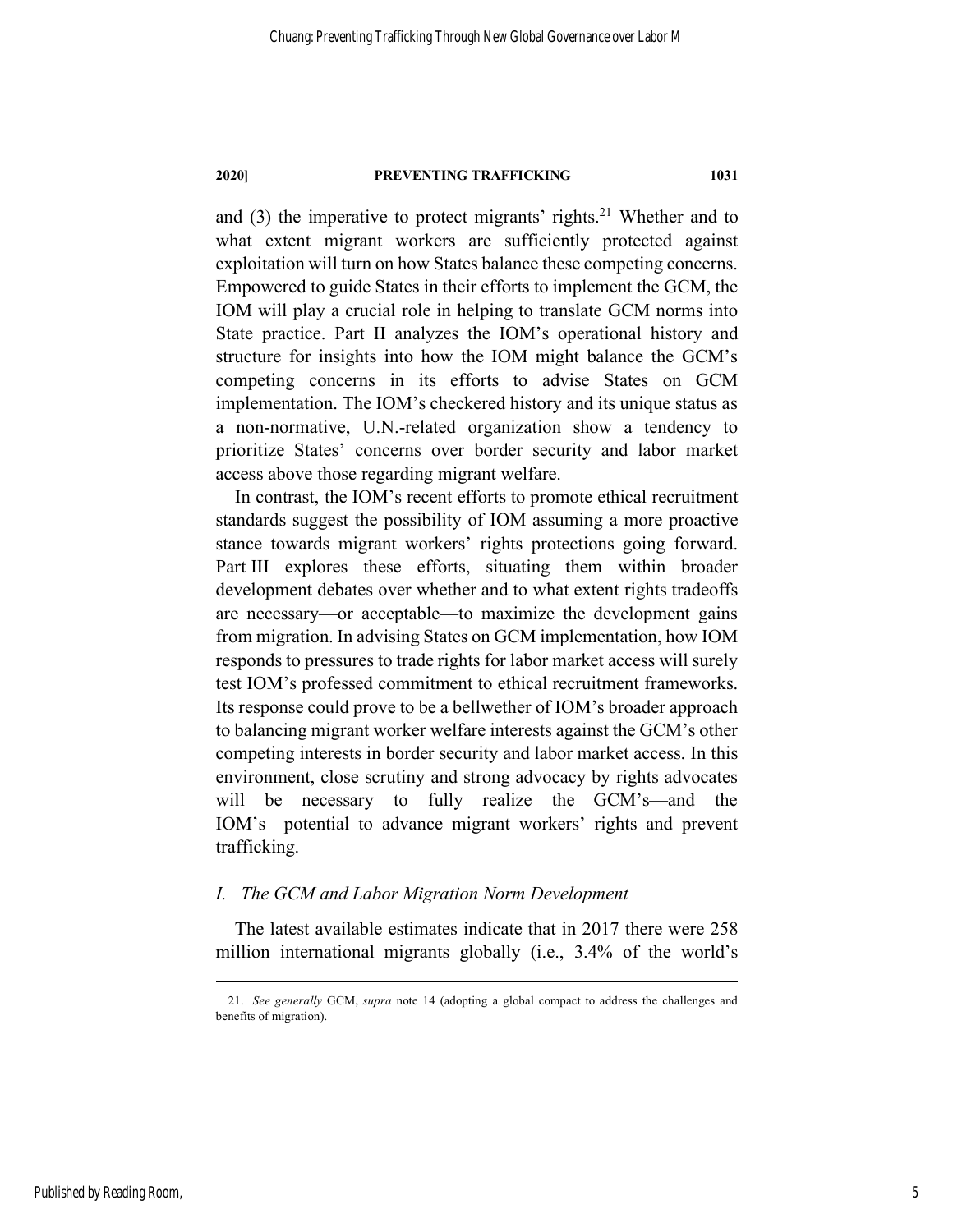population), of which 164 million were migrant workers.<sup>22</sup> In 2018, migrants remitted approximately \$689 billion worldwide, of which \$529 billion was sent to developing countries—over four times the amount of official development assistance.<sup>23</sup> With remittances accounting for as much as 40% of a country's gross domestic product (GDP), <sup>24</sup> it is hardly surprising that out-migration for labor has become a de facto development policy.<sup>25</sup> Not only do struggling economies benefit from the revenues derived from remittances, but there is also the added benefit of reduced local unemployment rates. At the same time, favored destination countries have come to rely heavily on migrant labor—particularly to fill the so-called 3D (dirty, dangerous, and difficult) jobs that local workers find less desirable.<sup>26</sup>

Despite their significant contributions to these economies, however, migrant workers worldwide suffer from a lack of meaningful labor protections. The absence of international labor recruitment regulations has enabled a rapidly growing private labor recruitment industry to enjoy impunity for a wide range of abusive practices (for example, exorbitant recruitment fees and contract switching).<sup>27</sup> In most destination countries, migrant workers enjoy limited labor protections, and, as a result, employers can exert inordinate control over whether and under what conditions migrant workers labor. For example, under most temporary guestworker programs around the world, migrant workers' visas are tied to specific employers—meaning that when a worker leaves the employment, even as a result of abusive treatment,

 <sup>22.</sup> Int'l Labour Org. [ILO], *ILO Global Estimates on International Migrant Workers: Results and Methodology*, at 5 (2018).

<sup>23.</sup> *Remittances Data*, KNOMAD, www.knomad.org/data/remittances [https://perma.cc/FYL9- SCBY] (last visited Apr. 4, 2020).

<sup>24</sup>*. Id.* For example, KNOMAD reports the following amounts of remittances as a percentage of GDP for 2018: Tonga (40.7%), South Sudan (35.3%), Kyrgyz Republic (33.2%), Haiti (30.9%), Tajikistan (29%), Nepal (28%), El Salvador (20.7%). *Id.* 

<sup>25.</sup> Kimberly Beaton et al., *Migration and Remittances in Latin American and the Caribbean: Engines of Growth and Macroeconomic Stabilizers?* 2 (Int'l Monetary Fund, Working Paper No. 17/144, 2017), https://www.imf.org/~/media/Files/Publications/WP/2017/wp17144.ashx [https://perma.cc/W93Y-9LSF].

<sup>26.</sup> *Id.*

<sup>27.</sup> The GCM devotes an objective to addressing these issues. *See* GCM *supra* note 14, ¶ 22.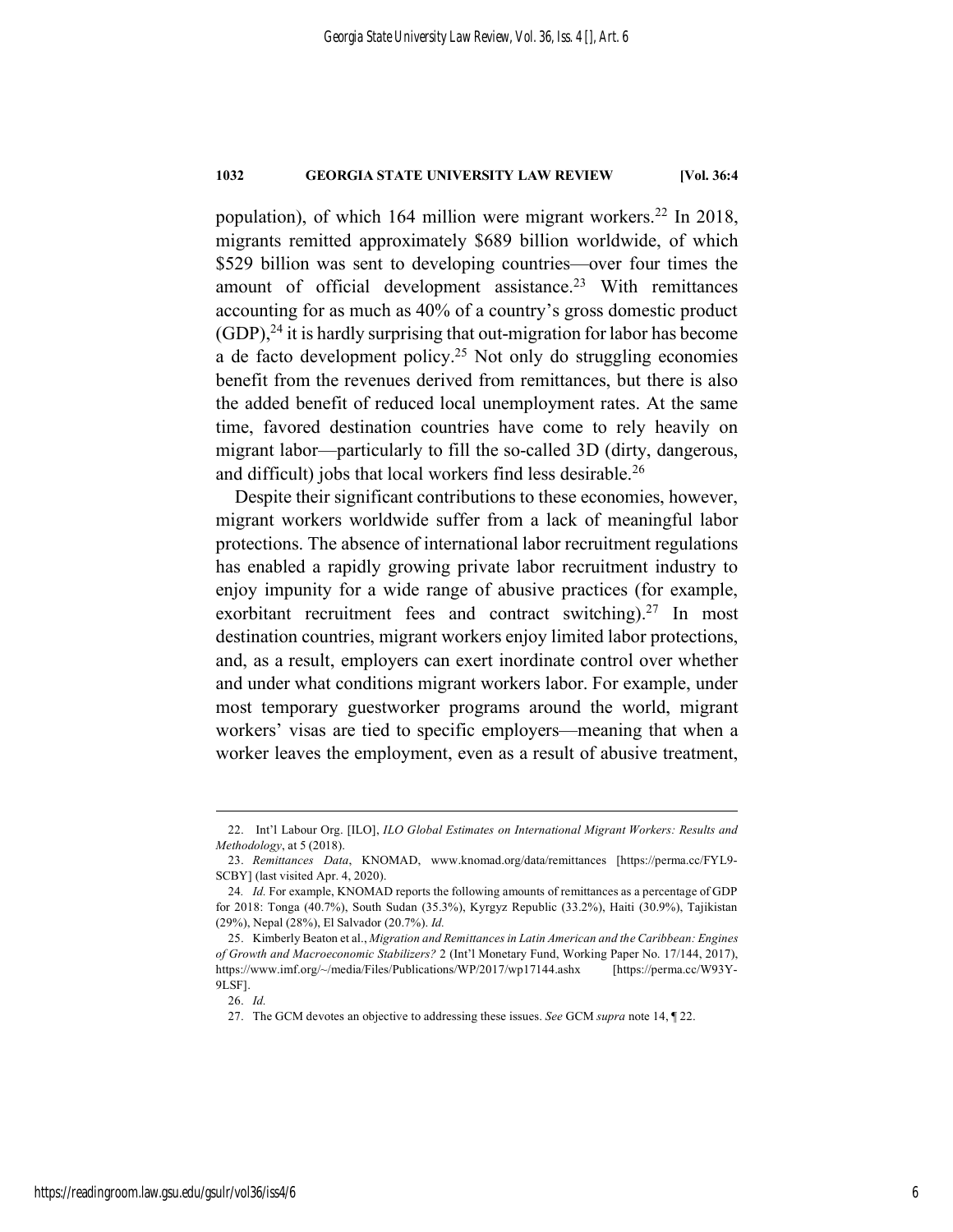the worker's visa is immediately rendered invalid.28 The threat of retaliatory termination of employment or deportation can compel migrant workers to endure abusive working conditions in silence. These structural features of cross-border labor migration can thus enable, if not encourage, exploitation of migrant workers that can all too readily reach trafficking or "modern-day slavery" extremes.

The glaring lack of norms and institutions pertaining to labor migration reflects a long-standing and deeply rooted bias against "economic migrants" in the international system. With border control aptly described as "the last bastion of sovereignty,"29 States have been deeply reluctant to commit to legal obligations towards nonnationals within their territories.<sup>30</sup> As Professor Tendayi Achiume states, "nonnationals are definitionally '*political strangers*' with no cognizable claims to shaping the trajectory of the respective nation-state."31 Sovereignty entails, after all, a nation-state's ability to define its political community, and hence the terms of admission and inclusion concerning nonnationals. <sup>32</sup> The singular exception to this broad privilege to exclude is the obligation that most States have accepted—under the U.N. Convention Relating to the Status of Refugees and its Protocol<sup>33</sup>—concerning refugees or those whose migration is compelled by fear of certain forms of persecution by their home governments.<sup>34</sup> Economic migrants, on the other hand—whose migration is viewed far less sympathetically (as motivated primarily by the desire for a better life)—have no claim to States' beneficence unless they are deemed trafficked. <sup>35</sup> And even then, trafficked persons' claims to the destination country's protections typically are contingent

 <sup>28.</sup> DANIEL COSTA & PHILIP MARTIN, TEMPORARY LABOR MIGRATION PROGRAMS, ECON. POL'Y INST. 2 (2018), https://www.epi.org/files/pdf/152373.pdf [https://perma.cc/QR3W-MPN3].

<sup>29.</sup> CATHERINE DAUVERGNE, MAKING PEOPLE ILLEGAL: WHAT GLOBALIZATION MEANS FOR MIGRATION AND LAW 2 (2009).

<sup>30.</sup> *Id.*

<sup>31.</sup> E. Tendayi Achiume, *Migration as Decolonization*, 71 STAN. L. REV. 1509, 1515 (2019) (emphasis added).

<sup>32.</sup> *Id.* at 1523–24.

<sup>33.</sup> Convention Relating to the Status of Refugees, July 28, 1951, 19 U.S.T. 6259 (entered into force Apr. 22, 1954).

<sup>34.</sup> *Id.*

<sup>35.</sup> *Id.* (discussing factors that qualify an individual for refugee status, notably excluding economic disadvantage).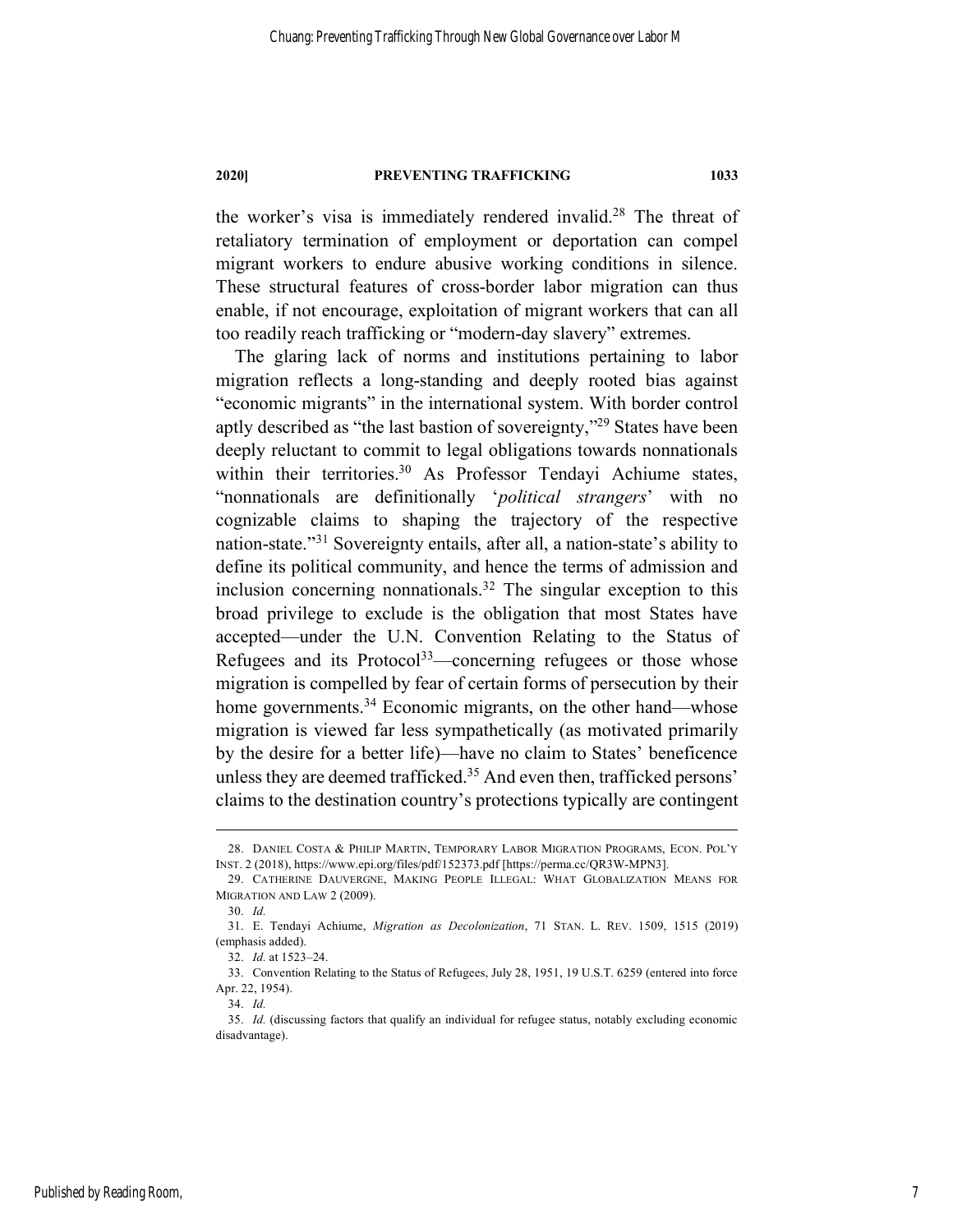on their cooperation with efforts to pursue their traffickers—unlike refugees, whose status as refugees alone triggers State protections. States' adherence to a fundamental distinction between refugees and economic migrants accounts for why the existing normative and institutional architecture of global migration governance focuses almost exclusively on *refugee* populations.

Merely a decade ago, economic migration was viewed as best addressed at the regional level and through bilateral arrangements. Engagement at the international level was limited to a series of global dialogues and consultative processes—such as the U.N. High-Level Dialogue on International Migration and Development and the Global Forum on Migration and Development (GFMD). <sup>36</sup> These fora enabled States and other stakeholders to develop "a better common understanding of contested aspects of migration that are at the centre of [international] debates, buil[d] trust between participating Member States[,] and develop[] ideas and data  $\dots$  ."<sup>37</sup> These dialogues and consultative processes fostered greater confidence and willingness to engage in multilateral action. That foundation combined with the need to address large-scale movements of people over the last five years—for example, from or through the Middle East and North Africa to Europe, Central America to the United States, and Bangladesh and Myanmar to other Southeast Asian countries—incentivized the international community to finally treat economic migration as an issue of urgent international concern.<sup>38</sup> After all, large-scale movements can have significant and widespread political, economic, social, developmental, humanitarian, and human rights ramifications across borders. A global approach is necessary to prevent and address the negative repercussions—particularly for developing countries, which tend to be disproportionately affected and already severely

 <sup>36.</sup> *Background*, GLOBAL F. MIGRATION & DEV., https://www.gfmd.org/process/background [https://perma.cc/B5AG-4QYN] (last visited Apr. 5, 2020).

<sup>37.</sup> U.N. Secretary-General, *Making Migration Work for All*, at 18, U.N. Doc. A/72/643 (Dec. 12, 2017).

<sup>38.</sup> U.N. DEP'T OF ECON. & SOC. AFFAIRS, INTERNATIONAL MIGRATION 2019, at iv, U.N. Doc. ST/ESA/SER.A/438, U.N. Sale No. E.20XIII.16 (2019).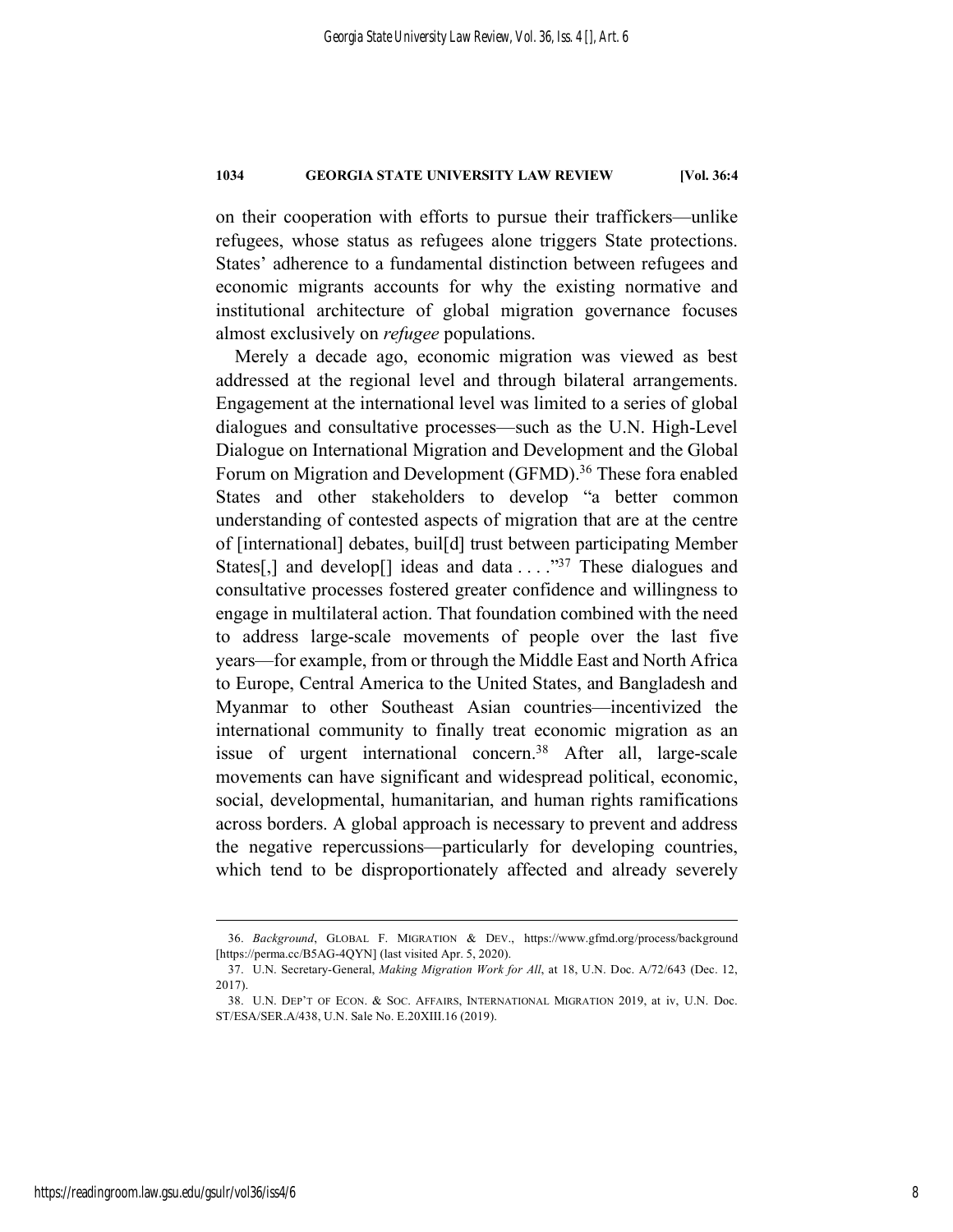stretched in their efforts to maintain economic and social cohesion and development in face of these migrant flows.<sup>39</sup>

The GCM was thus born of the recognition that international cooperation regarding economic migration is necessary to address the world's migration crises.<sup>40</sup> The GCM signifies an important turning point, albeit with some notable limitations. The GCM is a nonbinding instrument—an unfortunate but necessary concession to bring States to the negotiating table.41 The United States nonetheless withdrew from the negotiations in December 2017, and convinced others to follow suit, arguing that such agreements subvert governments' ability to control national borders.<sup>42</sup> The GCM explicitly affirms, however, "the sovereign right of States to determine their national migration policy and their prerogative to govern migration within their jurisdiction, in conformity with international law."<sup>43</sup>

A few notable holdouts notwithstanding, 164 governments adopted the GCM in December 2018.<sup>44</sup> The GCM's substantive terms reflect a compromise among the competing interests of countries of origin, countries of destination, and the migrants themselves.45 While the GCM recognizes migrants' contributions to the communities in which they reside, it also seeks to address the root causes of migration to enable people to remain in their home countries rather than have to migrate for survival. Regrettably, the GCM focuses more on

Published by Reading Room,

 <sup>39.</sup> New York Declaration, *supra* note 12, ¶ 7.

<sup>40.</sup> GCM, *supra* note 14.

<sup>41.</sup> *Id.* ¶ 7.

<sup>42.</sup> Olivia Beavers, *US Pulls Out of Global Compact on Migration*, HILL (Dec. 3, 2017, 1:38 PM) https://thehill.com/homenews/administration/363014-us-pulls-out-of-global-compact-on-migration [https://perma.cc/9WMV-KA29]. Austria, Australia, Brazil, Bulgaria, Chile, Hungary, Israel, Latvia,

Poland, and Slovakia refused to sign the pact citing concern that doing so would infringe upon their sovereign right to decide issues relating to migration and security. Jessica Toale, *Why Have 12 Countries Pulled Out of the UN Migration Pact?*, MEDIUM (Dec. 7, 2018), https://medium.com/@jjtoale/why-have-12-countries-pulled-out-of-the-un-migration-pact-a48779aadf2d [https://perma.cc/Q8Q7-597U]. Many of these countries objected that the GCM failed to sufficiently distinguish between legal and illegal migration. *Id.*

<sup>43.</sup> GCM, *supra* note 14, ¶ 15.

<sup>44.</sup> *General Assembly Officially Adopts Roadmap for Migrants to Improve Safety, Ease Suffering*, UN NEWS (Dec. 19, 2018), https://news.un.org/en/story/2018/12/1028941 [https://perma.cc/ZW9C-DAQE].

<sup>45.</sup> Press Release, World Leaders Adopt First-Ever Global Compact on Migration, Outlining Framework to Protect Millions of Migrants, Support Countries Accommodating Them, U.N. Press Release DEV/3375 (Dec. 10, 2018).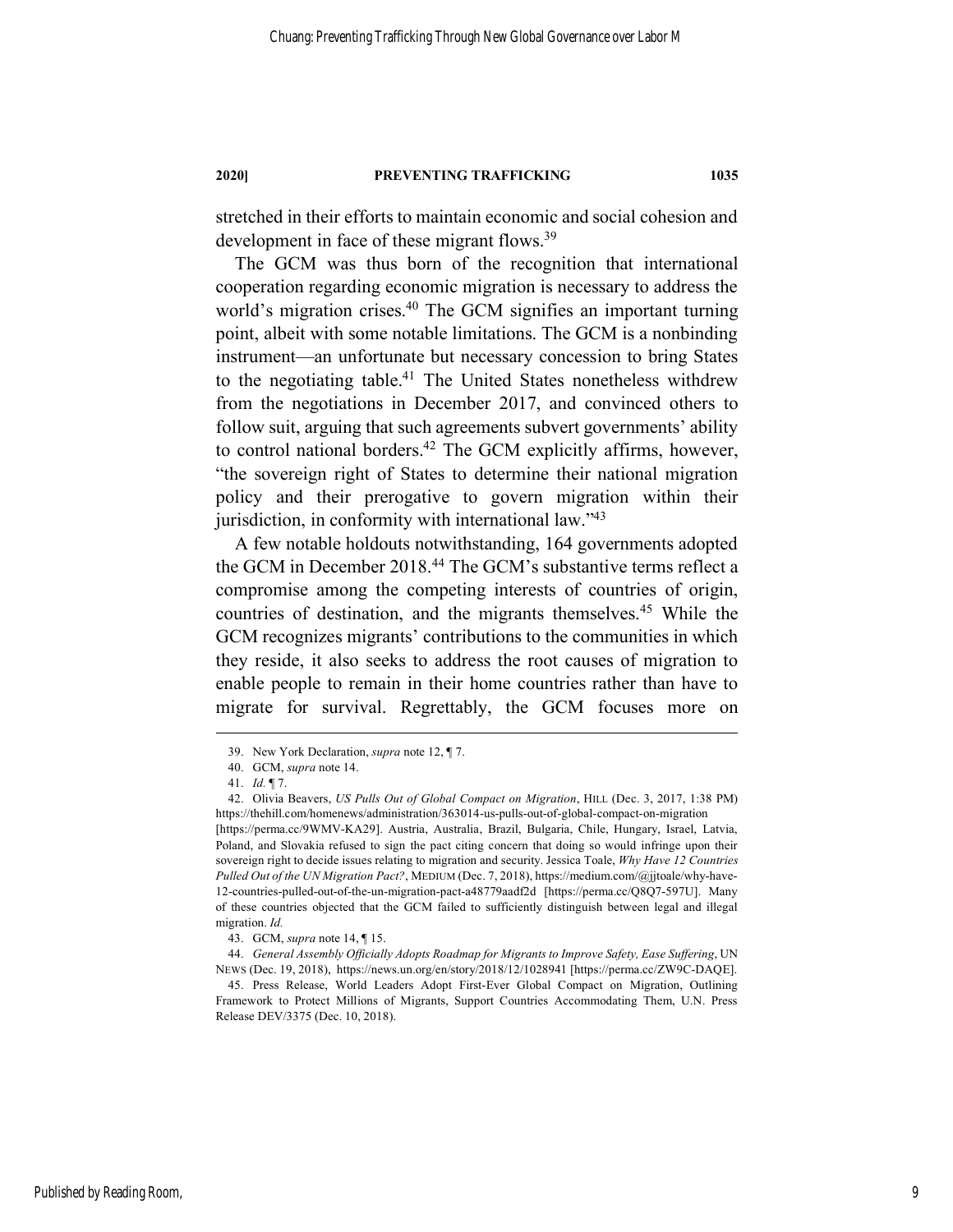preventing irregular and precarious migration than on creating additional legal migration pathways—the inclusion of which could help alleviate the need for migrants to rely on smugglers-cum-traffickers to facilitate their border crossings.

Limitations aside, however, the GCM could nonetheless be viewed as progress in acknowledging and beginning to address key structural contributors to migrants' vulnerability to exploitation and trafficking. The GCM contains a list of twenty-three objectives for safe, orderly, and regular migration, each accompanied by a list of actions States can take to realize each objective.<sup>46</sup> The objectives are wide-ranging in scope, and when taken as a whole, reflect the GCM drafters' effort to balance States' concerns over border control, their access to flexible labor markets, and their desire to reduce migrant vulnerability to harm and exploitation. For example, the objectives call upon States to ensure migrants have proof of legal identity; to promote faster, safer, and cheaper transfer of remittances; and to enhance consular protection and assistance throughout the course of migration.<sup>47</sup>

One of the GCM objectives specifically targets trafficking (Objective 10: "[p]revent, combat and eradicate trafficking") and includes a list of ten suggested actions to realize that goal. $48$  The recommended actions focus on law enforcement measures designed to suppress negative phenomena related to trafficking. These include, for example, monitoring irregular migration routes and cross-border intelligence sharing to disrupt financial flows associated with trafficking. The proposed actions also feature strategies to empower actual and potential victims—such as awareness-raising campaigns to educate migrants of the risks of trafficking and improved access to justice for victims and those at risk of becoming victims.<sup>49</sup> Indeed, the recommended actions go further than the U.N. Trafficking Protocol in at least two crucial respects. First, the GCM recommends that States "avoid criminalization of migrants who are victims of trafficking in

 <sup>46.</sup> GCM, *supra* note 14, ¶ 6.

<sup>47.</sup> *Id.* ¶¶ 4, 14, 20.

<sup>48.</sup> *Id.* ¶¶ 16–17.

<sup>49.</sup> *Id.* ¶ 17.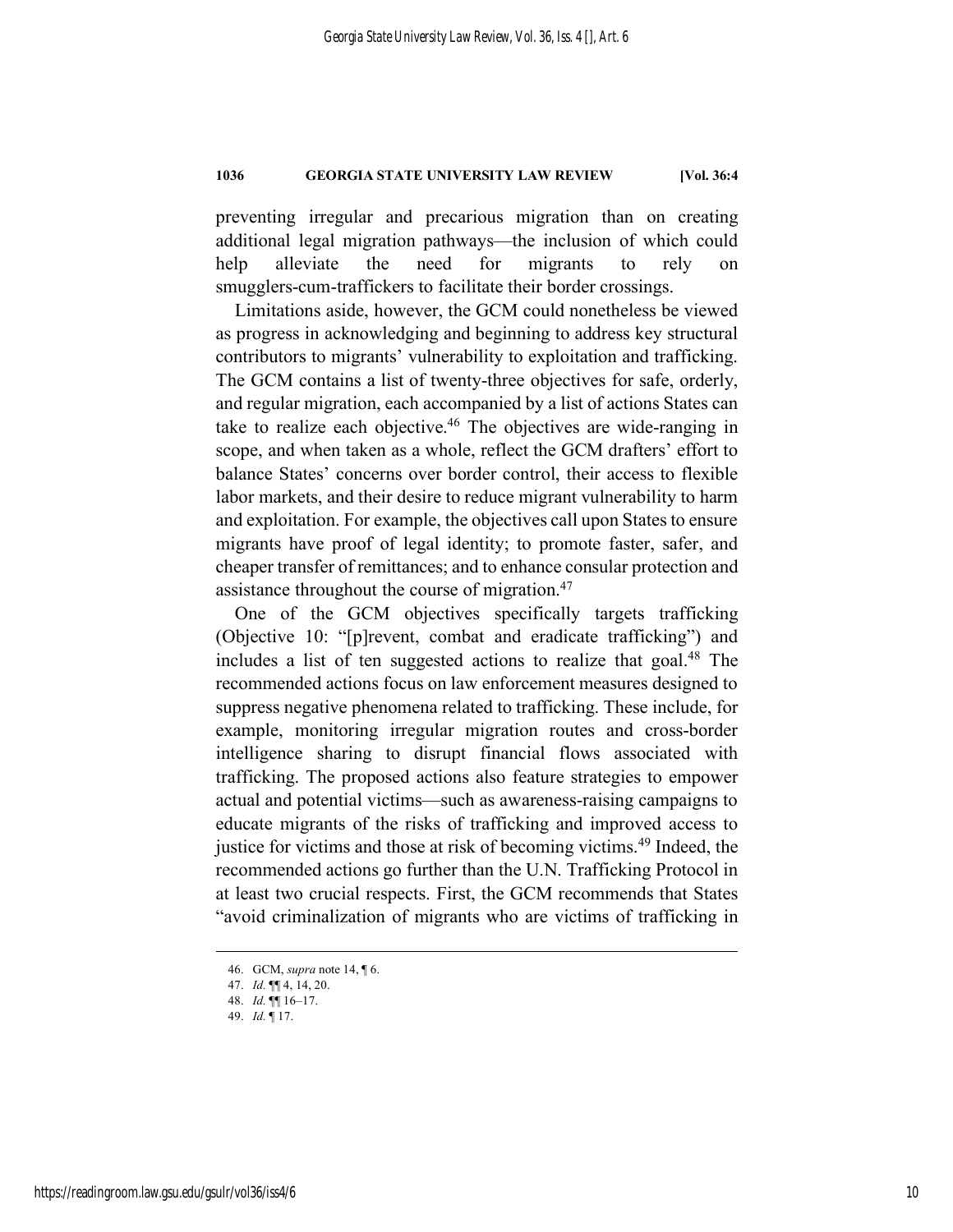persons for trafficking-related offen[s]es."50 Second, it recommends that States "[e]nsure that the victim receives appropriate protection and assistance, *not conditional upon cooperation* with the authorities against suspected traffickers."51 Both are guarantees that human rights advocates had unsuccessfully sought to have included in the U.N. Trafficking Protocol.52

But perhaps even more significant for antitrafficking efforts are the *non*-trafficking-specific provisions of the GCM that, if meaningfully implemented, would significantly reduce vulnerability to trafficking by targeting structural contributors to migrant worker exploitation. Many migrant workers throughout the world labor under conditions that do not rise to the level of trafficking, yet they suffer significant rights violations for which meaningful access to protection and redress is limited, if not nonexistent. If left unchecked, such exploitation can readily worsen and become trafficking. Attending to the structures that enable these *lesser* abuses to occur, therefore, can reduce migrants' vulnerability to exploitation, and help prevent trafficking.

Take, for instance, GCM Objective 6, which seeks to "[f]acilitate fair and ethical recruitment and safeguard conditions that ensure decent work."53 Objective 6 targets abusive labor recruitment practices that can foster situations of debt bondage and forced labor.<sup>54</sup> The suggested actions States might take to fulfill Objective 6 include, for example, prohibiting recruiters and employers from charging or shifting recruitment fees or related costs to migrant workers; allowing migrant workers to change employers; and ensuring migrants safe access to effective complaint and redress mechanisms for workplace violations "in a manner that does not exacerbate vulnerabilities of migrants who denounce such incidents."55

 <sup>50.</sup> *Id.*

<sup>51.</sup> *Id.* (emphasis added).

<sup>52.</sup> Janie A. Chuang, *Rescuing Trafficking from Ideological Capture: Prostitution Reform and Anti-Trafficking Law and Policy*, 158 U. PA. L. REV. 1655, 1677 (2010); Anne Gallagher, *Human Rights and the New UN Protocols on Trafficking and Migrant Smuggling: A Preliminary Analysis*, 23 HUM. RTS. Q. 975, 990–91 (2001).

<sup>53.</sup> GCM, *supra* note 14, ¶ 12.

<sup>54.</sup> *Id.*

<sup>55.</sup> *Id.* ¶¶ 12–13.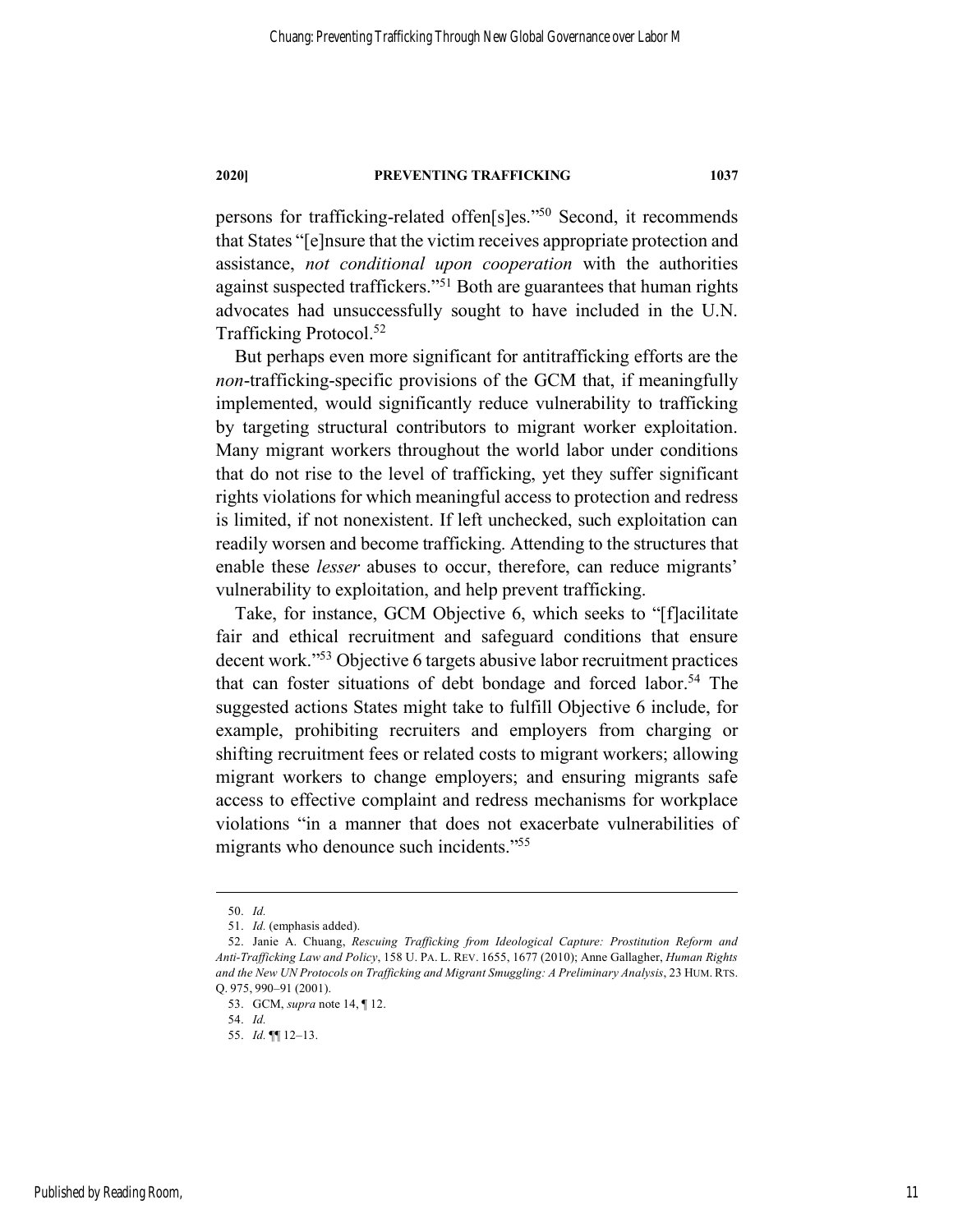These suggested actions, if implemented, would address major factors that feed the exploitation and trafficking of migrant workers. The ability to charge recruitment fees provides unscrupulous employers (and recruiters) tremendous leverage to prevent migrant workers from leaving even extreme situations of exploitation. Many migrant workers cannot afford to pay the fees upfront, and often obtain loans—sometimes at exorbitant interest rates and with family assets put up as collateral—that they pledge to reimburse with their earnings. The penalties associated with defaulting on these loans further disincentivize migrant workers from complaining about workplace abuses, as doing so can result in retaliatory termination, retaliatory deportation, and blacklisting from future jobs. Moreover, if terminated, the worker may not be able to seek employment from a new employer if—as is the case for most guestworker programs around the world—the worker's visa is tied to specific employers, such that leaving that employer immediately renders the visa invalid and the worker out of status.<sup>56</sup> Taking the suggested actions for Objective 6 to prohibit recruitment fees, eliminate employer-tying of visas, and provide anti-retaliation protections, would go a long way to reducing migrant worker vulnerability to trafficking.

None of these suggested actions are new recommendations. They encapsulate what rights advocates have long argued, with limited success, ought to be incorporated into laws and regulations governing migrant work. For example, rights advocates in the United States have sought laws to protect migrant workers who report labor violations from retaliatory deportation and termination, only to have proposed legislation languish in the U.S. Congress.57 U.S. rights advocates have also sought a prohibition on recruitment fees. While they have succeeded with respect to workers employed by federal contractors and subcontractors that provide goods and services to the U.S. government, <sup>58</sup> they have made few inroads towards achieving a prohibition on recruitment fees for U.S. guestworker programs writ

 <sup>56.</sup> COSTA & MARTIN, *supra* note 28.

<sup>57.</sup> *See, e.g.*, Protect Our Workers from Exploitation and Retaliation Act, H.R. 5908, 115th Cong. (2018).

<sup>58.</sup> *See* FAR 22.1703(a)(5)–(7) (2019).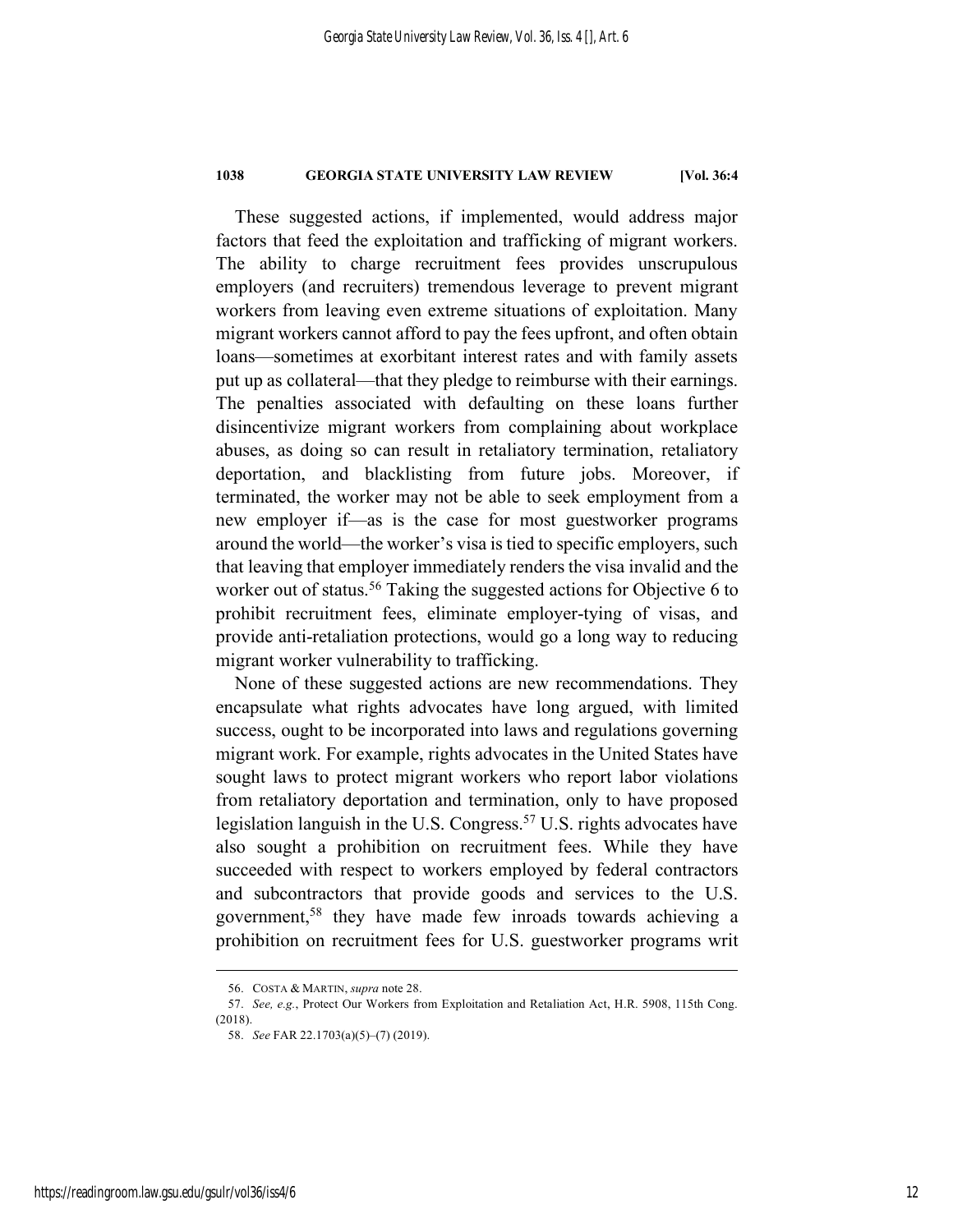large—in no small part due to strong objections from business associations. Groups, such as the U.S. Chamber of Commerce, have argued, for example, that only *unreasonable* (as opposed to all) recruitment fees should be prohibited, and in any event, that the term recruitment fees should be narrowly construed to exclude many of the fees typically charged to workers (for example, visa processing and transportation fees).<sup>59</sup> On an even more discouraging trajectory, employer-tying remains the norm in guestworker programs in the U.S. and many countries abroad, particularly in Gulf States utilizing a *kafala* system. <sup>60</sup> Israel banned employer-tying (known as "binding" there) in the domestic work sector in 2010, only to reinstate it a year later in response to strong lobbying by elderly and disabled groups concerned about caregiver turnover. <sup>61</sup> In a similarly regressive move in 2012, the United Kingdom introduced employer-tying of visas for domestic workers as part of a broader effort to restrict entry of low-skilled migrants<sup>62</sup>—resulting in markedly increased rates of abuse as compared to the previous period when domestic workers were free to change employers.<sup>63</sup>

 <sup>59</sup>*.* Note that these arguments were made in the context of prohibitions on recruitment fees in the U.S. government contracting context. *See, e.g.*, Chamber of Commerce of the U.S.A., Comment Letter on Proposed Rule of the FAR Case 2015-0017, Combating Trafficking in Persons-Definition of "Recruitment Fees" (81 Fed. Reg. 29244) (July 11, 2016); Chamber of Commerce of the U.S.A., Letter on the Senior Policy Operating Group to Combat Trafficking in Persons Draft Definition for "Recruitment Fees" (FAR Case 2014-001–Ending Trafficking in Persons) (Mar. 18, 2015). Though the U.S. government ultimately released a broad definition of "recruitment fees," it did so over three years after the prohibition was promulgated. Combating Trafficking in Persons—Definition of "Recruitment Fees," 83 Fed. Reg. 65,466 (Dec. 20, 2018) (to be codified at 48 C.F.R. pts. 22, 52).

<sup>60.</sup> LAUREN A. APGAR, ECON. POLICY INST., AUTHORIZED STATUS, LIMITED RETURNS 1, 3 (2015), https://www.epi.org/publication/authorized-status-limited-returns-labor-market-outcomes-temporarymexican-workers/ [https://perma.cc/GNQ3-QUJU]; Zorana Knezevic, *The Kafala Labor-Sponsorship System in the Gulf States*, HUM. TRAFFICKING CTR. (Apr. 24, 2019), https://humantraffickingcenter.org/the-kafala-labor-sponsorship-system-in-the-gulf-states/ [https://perma.cc/VZ3M-5SW3].

<sup>61.</sup> Adriana Kemp & Rebeca Raijman, *Bringing in State Regulations, Private Brokers, and Local Employers: A Meso-Level Analysis of Labor Trafficking in Israel*, 48 INT'L MIGRATION REV. 604, 617–18 (2014).

<sup>62.</sup> Siobhán Mullally & Clíodhna Murphy, *Migrant Domestic Workers in the UK: Enacting Exclusions, Exemptions, and Rights*, 36 HUM. RTS. Q. 397, 411, 413 (2014).

<sup>63.</sup> KALAYAAN, SLAVERY BY ANOTHER NAME: THE TIED MIGRANT DOMESTIC WORKER VISA (2013), http://www.kalayaan.org.uk/wp-content/uploads/2014/09/Slavery-by-a-new-name-Briefing.pdf [https://perma.cc/74CD-HUMQ]. Kalayaan, a London-based domestic workers' rights organization, reported that after introduction of employer-tying, there was a significant increase in numbers of domestic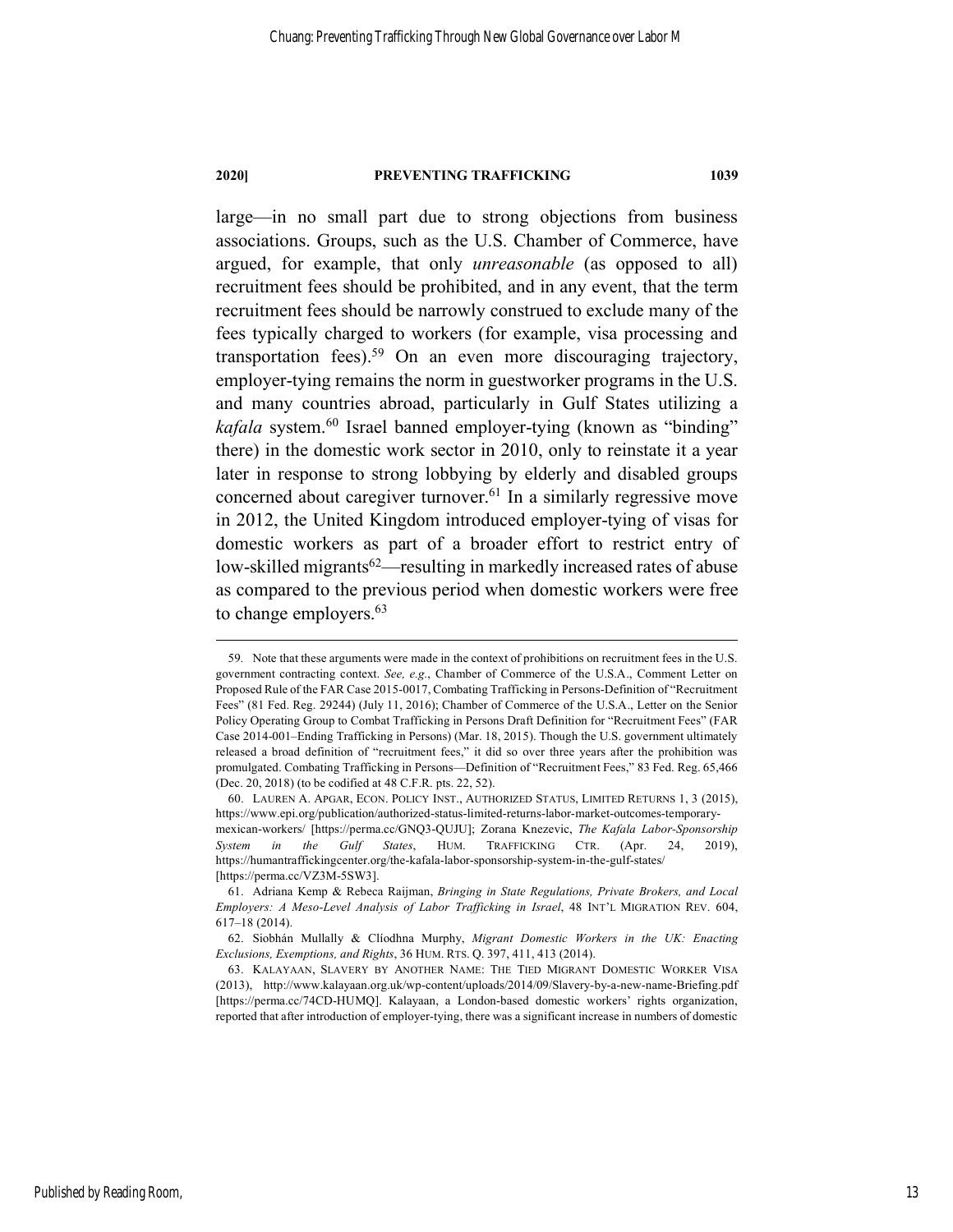Although the GCM suggests States undertake targeted action in all of these areas, as the above shows, ensuring that States actually do so will require overcoming significant resistance by States and by powerful nonstate actors to whom States have long outsourced labor migration governance. The goal of improving migrant worker welfare will inevitably be weighed against the competing concerns of facilitating access to foreign labor markets and maintaining border control. As secretariat and coordinator of U.N. efforts to assist States with GCM implementation, the IOM is well-positioned to influence state actions on such matters. But determining how the IOM might weigh the competing concerns requires a closer look at the IOM's operational history and structure.

# *II. The IOM and "Migration Management"*

Before becoming a U.N.-related organization in 2016, the IOM existed largely on the periphery of the international system. Despite its extensive operations on the ground, the IOM has rarely been examined in academic literature, in part due to misperceptions of its historical insignificance as a glorified travel agency and also its opacity as an institution.64 Its newly elevated status, however, put a spotlight on the organization, illuminating two aspects of the IOM's structure and operational history that raise concerns over the human rights and labor rights implications of the IOM's new role. The first is the IOM's checkered history of operations that have both advanced but also severely constrained—if not violated—the rights of migrants. The second is the IOM's status as a related organization rather than a U.N. specialized agency.<sup>65</sup> Contrary to what one might assume from the IOM's self-description as "U.N. Migration," the IOM operates independently of the United Nations. Moreover, the IOM does not

workers who experienced decreased pay or no pay at all, confinement in the home, passport confiscation, and psychological abuse. *Id.*

<sup>64.</sup> *See generally* Antoine Pécoud, *What Do We Know About the International Organization for Migration?*, 44 J. ETHNIC & MIGRATION STUD. 1621 (2017).

<sup>65.</sup> Press Release, IOM Becomes a Related Organization to the U.N., Int'l Org. Migration (July 25, 2016), https://www.iom.int/news/iom-becomes-related-organization-un [https://perma.cc/Y46M-JQ7W].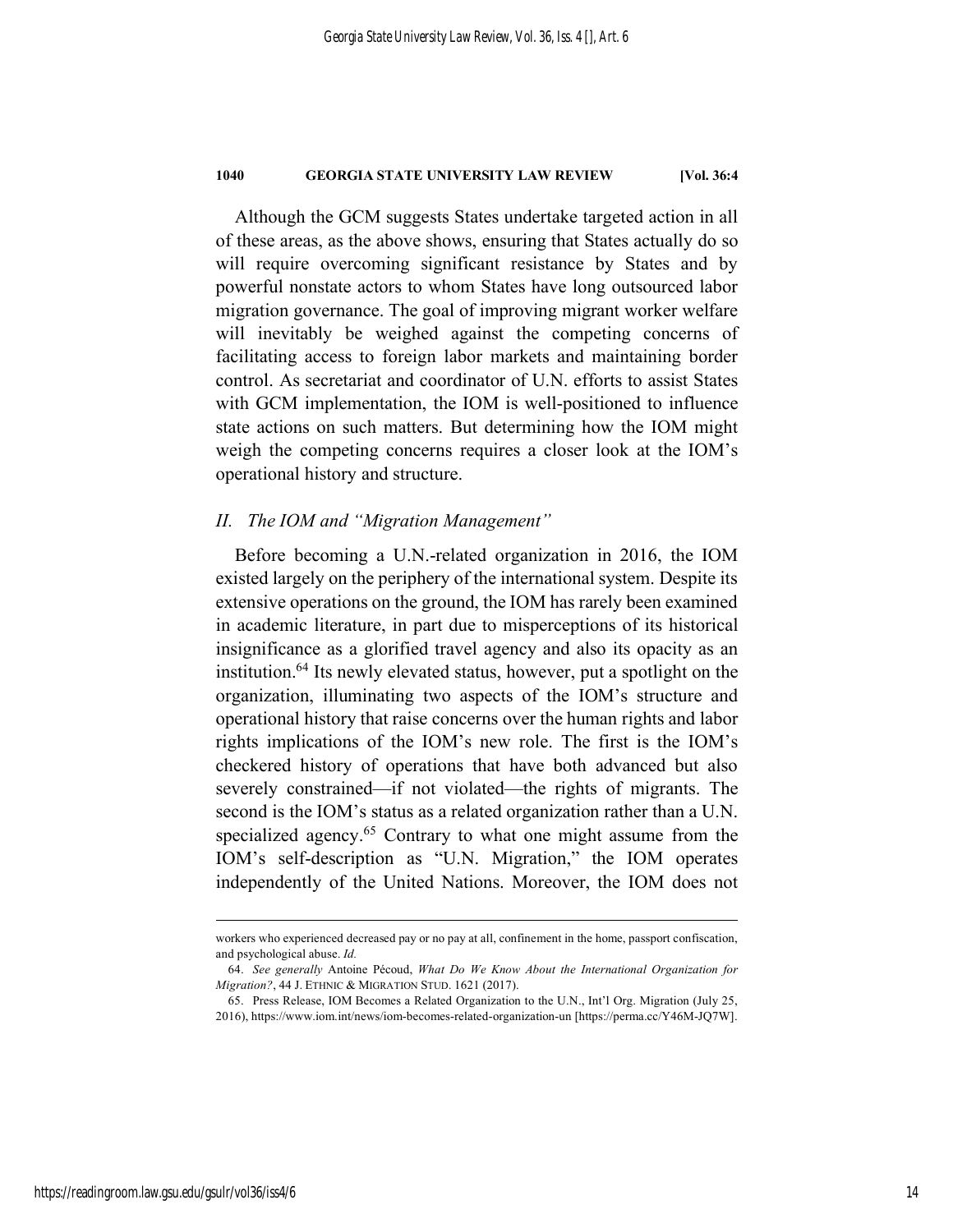have a normative protection mandate, unlike U.N. specialized agencies also dealing with migrant populations, such asthe United Nations High Commissioner for Refugees (UNHCR), the Office of the United Nations High Commissioner for Human Rights (OHCHR), and the International Labour Organization (ILO).<sup>66</sup> Given the IOM's operational history and its non-normative mandate, whether the IOM would prioritize migrant welfare in advising States on GCM implementation is far from certain.

# *A. The IOM's Operational History*

Founded in 1951, the IOM has grown from a small, intergovernmental body of sixteen Member States to an organization of 173 Member States (and a further eight States with observer status).67 As a *non-normative* organization, the IOM is not required to engage in rights-based governance. Its constitution simply establishes that the IOM is to provide migration services to its Member States and that in carrying out its functions, the IOM is to cooperate with other entities concerned with migration and to recognize the primacy of national law.68 To implement this mandate, the IOM maintains a small headquarters office in Geneva, while its approximately 10,000 employees primarily staff the IOM's 500 field offices and duty stations located in over 100 countries.<sup>69</sup> The IOM works in four areas of migration management: migration and development, facilitating migration, regulating migration, and addressing forced migration.<sup>70</sup> Its diverse activities have included, for example, refugee resettlement, repatriation of trafficked persons and unsuccessful asylum seekers,

 <sup>66.</sup> NICHOLAS R. MICINSKI & THOMAS G. WEISS, INTERNATIONAL ORGANIZATION FOR MIGRATION AND THE U.N. SYSTEM: A MISSED OPPORTUNITY, FUTURE U.N. DEV. SYS. 3 (2016).

<sup>67.</sup> *About IOM*, INT'L ORG. MIGRATION, https://www.iom.int/about-iom [https://perma.cc/693V-DWBH] (last visited Apr. 5, 2020) [hereinafter *About IOM*].

<sup>68.</sup> *Constitution, Chapter 1, Article 1*, INT'L ORG. MIGRATION https://www.iom.int/constitution [https://perma.cc/3855-BVDX] (last visited Apr. 5, 2020) [hereinafter *IOM Constitution*].

<sup>69.</sup> Megan Bradley, *The International Organization for Migration (IOM): Gaining Power in the Forced Migration Regime*, REFUGE, Mar. 23, 2017, at 97, 101; *About IOM*, *supra* note 67.

<sup>70.</sup> *U.N. Migration, Our Work*, INT'L ORG. MIGRATION, https://www.iom.int/our-work [https://perma.cc/4RBG-4SKR] (last visited Apr. 5, 2020).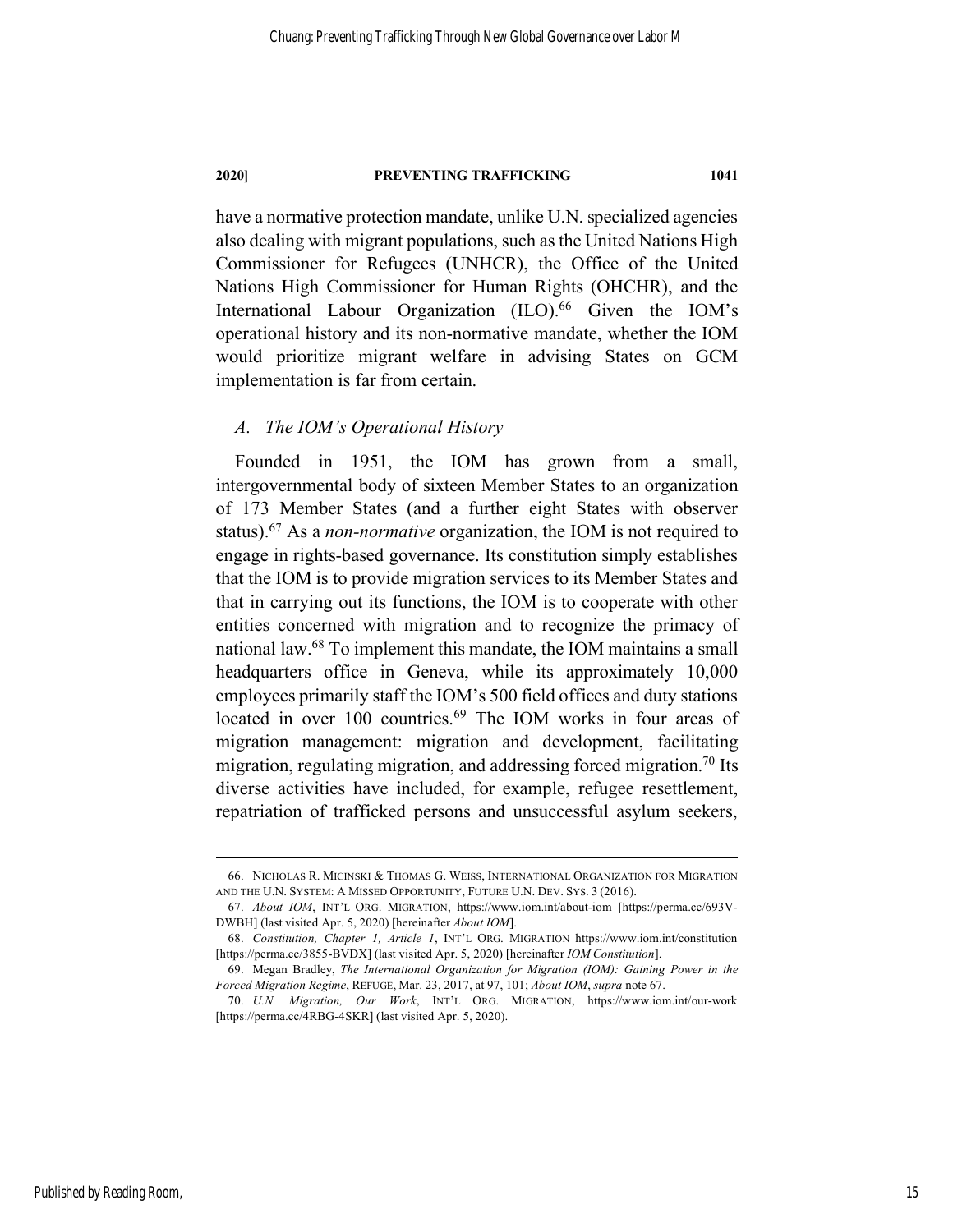labor recruitment, certification of third-party labor recruiters, and implementation of immigrant detention programs, among others. 71

This wide range of activities is at least partly attributable to the IOM's funding model. Unlike U.N. specialized agencies, the IOM does not have a regular budget that funds its operations.<sup>72</sup> Article 20 of the IOM Constitution provides that cash contributions from Member States will fund the IOM's administrative budget, while its operational budget will be funded through voluntary contributions provided in exchange for the IOM's migration services.73 The IOM's operational funding thus relies on projectization or activity-based costing such that the IOM offices and staff depend on the acquisition of projects for survival. As Dr. Fabian Georgi explains, projectization "creates an instrumental-rational logic that establishes the monetary value of a project as an independent and important factor in addition to its practical use-value or its normative justification.<sup>774</sup> Projectization combined with the IOM's decentralized structure results in the IOM operating like a private company or a "bureaucratic entrepreneur" whose first priority is survival.<sup>75</sup> This funding structure has created the perception that the "IOM as an agency will do anything as long as there's money with which to do it."76 The IOM's heavy reliance on projects for mostly western governments of industrialized countries—which have come to rely on the IOM for its "jack of all trades" flexibility and its logistical efficiency in project delivery—has fed the perception that the IOM is an "instrument of Northern foreign policy."77

The IOM's funding structure and its lack of a normative mandate have fostered the perception that the IOM is a "deeply ambivalent

 <sup>71.</sup> *About IOM*, *supra* note 67.

<sup>72.</sup> *IOM Constitution*, *supra* note 68, at ch. 7, art. 20.

<sup>73.</sup> *Id.*

<sup>74.</sup> Fabian Georgi, *For the Benefit of Some: The International Organization for Migration and Its Global Migration Management*, *in* THE POLITICS OF INTERNATIONAL MIGRATION MANAGEMENT 45, 63 (Martin Geiger & Antoine Pécoud eds., 2010).

<sup>75.</sup> Martin Geiger & Antoine Pécoud, *International Organisations and the Politics of Migration*, 40 J. ETHNIC & MIGRATION STUD. 865, 870 (2014).

<sup>76.</sup> Georgi, *supra* note 74.

<sup>77.</sup> Bradley, *supra* note 69, at 100, 103.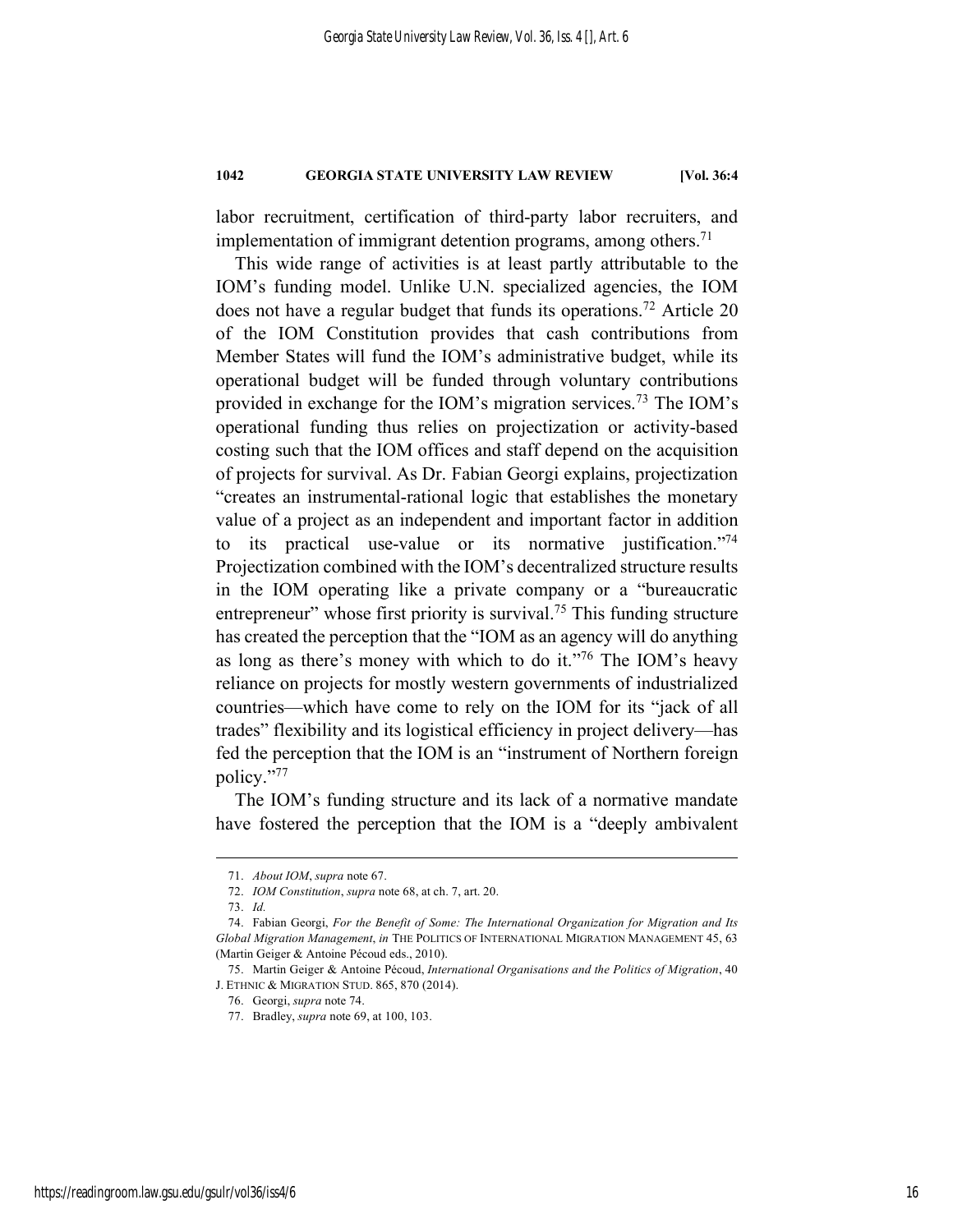organization" that engages in diverse activities that are contradictory, if not controversial.78 The IOM claims a humanitarian mission—working "to help ensure the orderly and humane management of migration" and "to provide humanitarian assistance to migrants in need, including refugees and internally displaced people."79 Yet, the IOM's involvement in the "ordering of movement" has drawn criticism from human rights organizations for using coercive practices (such as immigrant detention and refugee repatriation) that arguably "constrain rather than advance the rights and well-being of migrants."80 Indeed, the fact that the IOM receives funding to undertake activities that are clearly within the purview of normative agencies (for example, UNHCR) has prompted human rights organizations to question whether States might strategically fund the IOM to undertake these activities to *avoid* more rigorous application of human rights standards.<sup>81</sup>

Regarding labor migration specifically, the IOM's activities have reflected its entrepreneurial ethos and drawn concern regarding its normative commitment to migrant worker welfare. The IOM directly participated in labor recruitment in at least two pilot programs: working closely with governments to recruit Thai agricultural workers for work in Israel and to recruit Guatemalan agricultural workers for work in Quebec.<sup>82</sup> Both programs were mired in controversy. The IOM's involvement apparently did not curtail the rampant human rights abuses suffered by the Thai migrant workers—including 122

 <sup>78.</sup> Georgi, *supra* note 74, at 47.

<sup>79.</sup> *About IOM*, *supra* note 67.

<sup>80.</sup> Bradley, *supra* note 77, at 99; Amnesty Int'l, *Statement by Amnesty International & Human Rights Watch to the Governing Council, International Organization for Migration*, AI Index: IOR 42/006/2002 (Dec. 2–4, 2002).

<sup>81.</sup> Ishan Ashutosh & Alison Mountz, *Migration Management for the Benefit of Whom? Interrogating the Work of the International Organization for Migration*, 15 CITIZENSHIP STUD. 21, 22 (2011); Human Rights Watch, *Human Rights Watch's Statement to the IOM Governing Council 29 Nov. – 2 Dec. 2005 (90th Session)*, https://governingbodies.iom.int/system/files/jahia/webdav/shared/shared/ mainsite/about\_iom/en/council/90/Human%20Rights%20Watch.pdf [https://perma.cc/AWD2-YCPL].

<sup>82.</sup> HUMAN RIGHTS WATCH, A RAW DEAL: ABUSES OF THAI WORKERS IN ISRAEL'S AGRICULTURAL SECTOR 16 (2015); Giselle Valarezo, *Offloading Migration Management: The Institutionalized Authority of Non-State Agencies over the Guatemalan Temporary Agricultural Worker to Canada Project*, 16 J. INT'L MIGRATION & INTEGRATION 661, 667 (2015).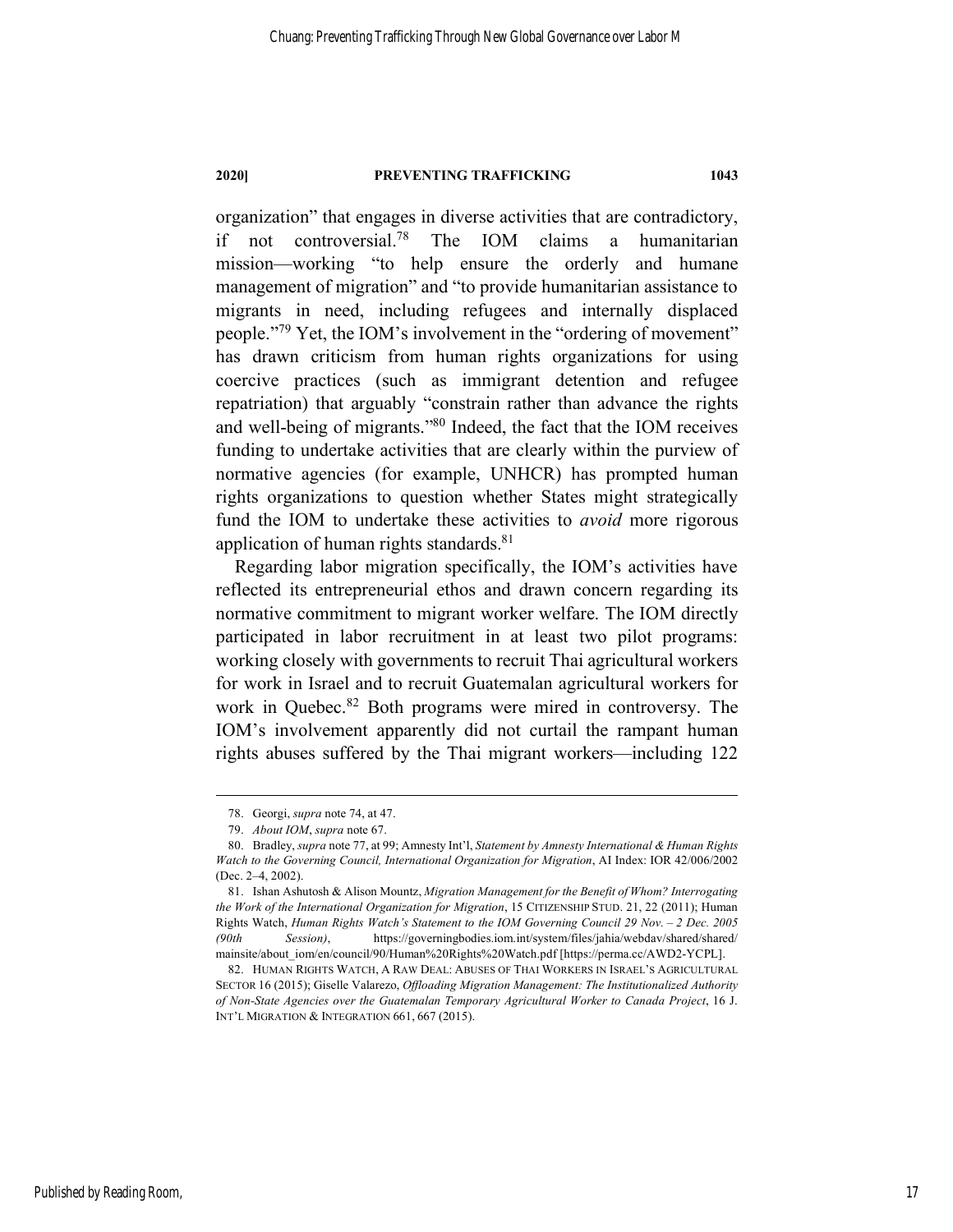deaths—detailed in a Human Rights Watch investigative report. <sup>83</sup> As to the Guatemala–Quebec program, the IOM essentially created a transnational labor migration corridor that ultimately rendered Guatemalan migrant workers "extremely vulnerable to manipulation and abuse."84 The workers were allegedly mistreated not only by IOM personnel directly but also by unscrupulous labor recruiters who emerged after the IOM was forced to end its involvement in the program, in the wake of corruption scandals involving the Director of the IOM-Guatemala office. 85

# *B. The IOM's Non-Normative Mandate*

After several decades operating independently of the U.N. system, in 2016, the IOM chose to become a U.N. "related organization"—a status held by only two other institutions: the World Trade Organization and the International Atomic Energy Agency. <sup>86</sup> The IOM could have opted to become a U.N. specialized agency. In that capacity, the IOM would have been brought within the general accountability mechanisms of the U.N., bound by the U.N. Charter's requirement of impartiality, and expected to operate in line with the normative protective mandates of other U.N. agencies.<sup>87</sup> Choosing instead to become a U.N. related organization enabled the IOM to maintain its independence. As stated in the U.N.–IOM Agreement establishing the relationship, the IOM "by virtue of its Constitution, shall function as an *independent*, autonomous[,] and *non-normative*

 <sup>83.</sup> HUMAN RIGHTS WATCH, *supra* note 82, at 41.

<sup>84.</sup> Catherine Gabriel & Laura Macdonald, *After the International Organization for Migration: Recruitment of Guatemalan Temporary Agricultural Workers to Canada*, 44 J. ETHNIC & MIGRATION STUD. 1706, 1720 (2018).

<sup>85.</sup> Valarezo, *supra* note 82, at 671–72.

<sup>86.</sup> *Related Organizations*, U.N. SYSTEM, https://www.unsystem.org/members/related-organizations [https://perma.cc/94DH-KF93] (last visited Mar. 24, 2020).

<sup>87.</sup> Miriam Cullen, *The IOM's New Status and Its Role Under the Global Compact for Safe, Orderly and Regular Migration: Pause for Thought*, EJIL:TALK! (Mar. 29, 2019), www.ejiltalk.org/the-iomsnew-status-and-its-role-under-the-global-compact-for-safe-orderly-and-regular-migration-pause-forthought/ [https://perma.cc/ZQ38-ULGX].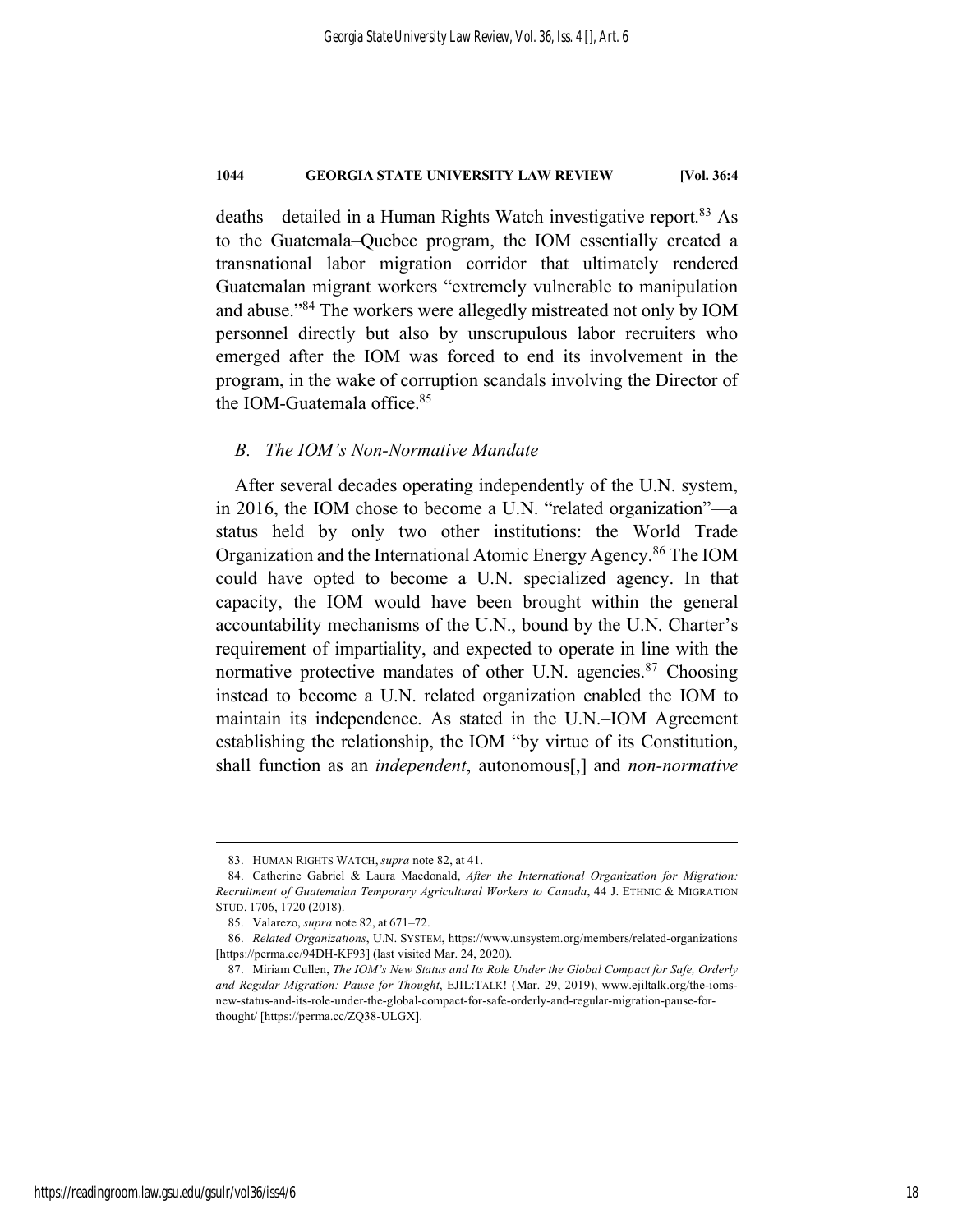international organization in the working relationship with the United Nations."88

Notwithstanding its refusal to become a U.N. specialized agency, the IOM quickly rebranded itself on its website as "U.N. Migration"—a move interpreted by some as an effort to establish equal position as the UNHCR, also known as "The U.N. Refugee Agency."89 The IOM quietly assumed the role of lead migration agency not only in name but also in practice, as the U.N. transferred to the IOM increasing responsibility for migration issues that would otherwise have been handled by the U.N. Secretariat or a U.N. specialized agency.<sup>90</sup> It therefore came as little surprise that the GCM would ultimately designate the IOM to serve as "the coordinator and secretariat" of a U.N. network on migration, established "to ensure . . . coherent system-wide support" to GCM implementation, including its "capacity-building mechanism."91 Assigning the IOM this responsibility was controversial, as it bypassed a number of U.N. specialized agencies that address labor migration-related issues within their portfolios and under *rights*-*protective* mandates (for example, the ILO, OHCHR, and UNHCR).<sup>92</sup> Tellingly, the U.N. Secretary-General, in a report providing input on the first draft of the GCM, noted that strengthening the international community's work on migration issues would best be "achieved if, in time, [the] IOM [was] brought more fully into the United Nations system as a specialized agency, properly equipped for that role."93

Contrary to the U.N. Secretary-General's expressed hope, however, the IOM remains decidedly non-normative and independent of the United Nations. As the IOM Director General António Vitorino

 <sup>88.</sup> UN-IOM Agreement, *supra* note 19 (emphasis added).

<sup>89.</sup> Martin Geiger & Martin Koch, *World Organization in Migration Politics: The International Organization for Migration*, J. INT'L ORG. STUD., Spring 2018, at 25, 32; *About IOM*, *supra* note 67; U.N. REFUGEE AGENCY, https://www.unhcr.org/en-us/ [https://perma.cc/5VDD-VCFG] (last visited Apr. 5, 2020).

<sup>90.</sup> Cullen, *supra* note 87.

<sup>91.</sup> GCM, *supra* note 14, ¶ 45.

<sup>92.</sup> Cullen, *supra* note 87.

<sup>93.</sup> U.N. Secretary-General, *supra* note 37.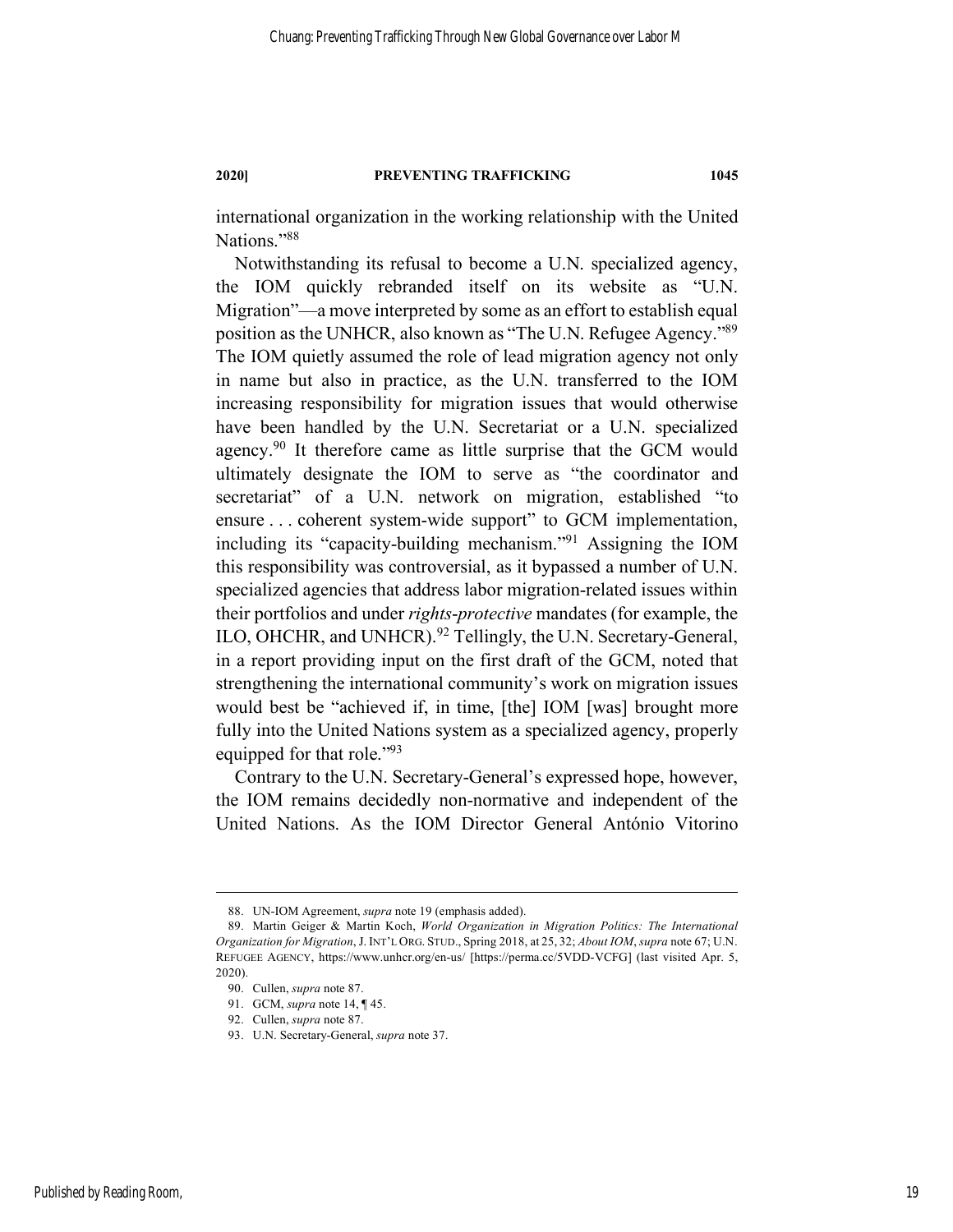remarked at a March 2019 event, in response to a direct question regarding whether the IOM would promote a rights-based agenda:

[I]n the migration field, we do not have an equivalent normative source that other agencies can build on, like UNHCR, for instance [with the 1951 Refugee Convention and its 1967 Protocol], or like ILO who has the Convention on the Rights of Migrant Workers, in spite of fact that it's not widely [ratified]. In the migration policy field, there is no equivalent normative base, so everything will depend much more on cooperation, international cooperation of IOM member states, and international organizations and member states. That's the key issue. Life is what it is. And definitely if you see what has happened with the Global Compact—it's quite clear that there are no conditions for speaking of a normative role equivalent to the ones of other agencies. 94

Yet, as scholars have noted, although the International Convention on the Protection of the Rights of Migrant Workers and Members of their Families (U.N. Migrant Workers Convention) is poorly ratified,<sup>95</sup> many of its provisions echo rights guarantees contained in widely ratified international human rights treaties.<sup>96</sup> Moreover, the GCM's preambular language explicitly states that the GCM rests on international human rights treaties and the ILO conventions on promoting decent work and labor migration, among other treaties.<sup>97</sup> Hence, whether contained in international treaties or in the GCM itself,

 <sup>94.</sup> *A Conversation with António Vitorino*, MIGRATION POL'Y INST. (Mar. 6, 2019), https://www.migrationpolicy.org/events/conversation-director-general-international-organizationmigration [https://perma.cc/2YZ2-RWC3].

<sup>95.</sup> *Status of Ratification Interactive Dashboard*, OFF. U.N. HIGH COMMISSIONER HUM. RTS., https://indicators.ohchr.org [https://perma.cc/J4VW-33N8] (last visited Apr. 5, 2020) (indicating fifty-five ratifying States).

<sup>96.</sup> Ryszard Cholewinski, *The Rights of Migrant Workers*, *in* INTERNATIONAL MIGRATION LAW 255 (Ryszard Cholewinski et al. eds., 2007).

<sup>97.</sup> GCM, *supra* note 14, ¶ 2.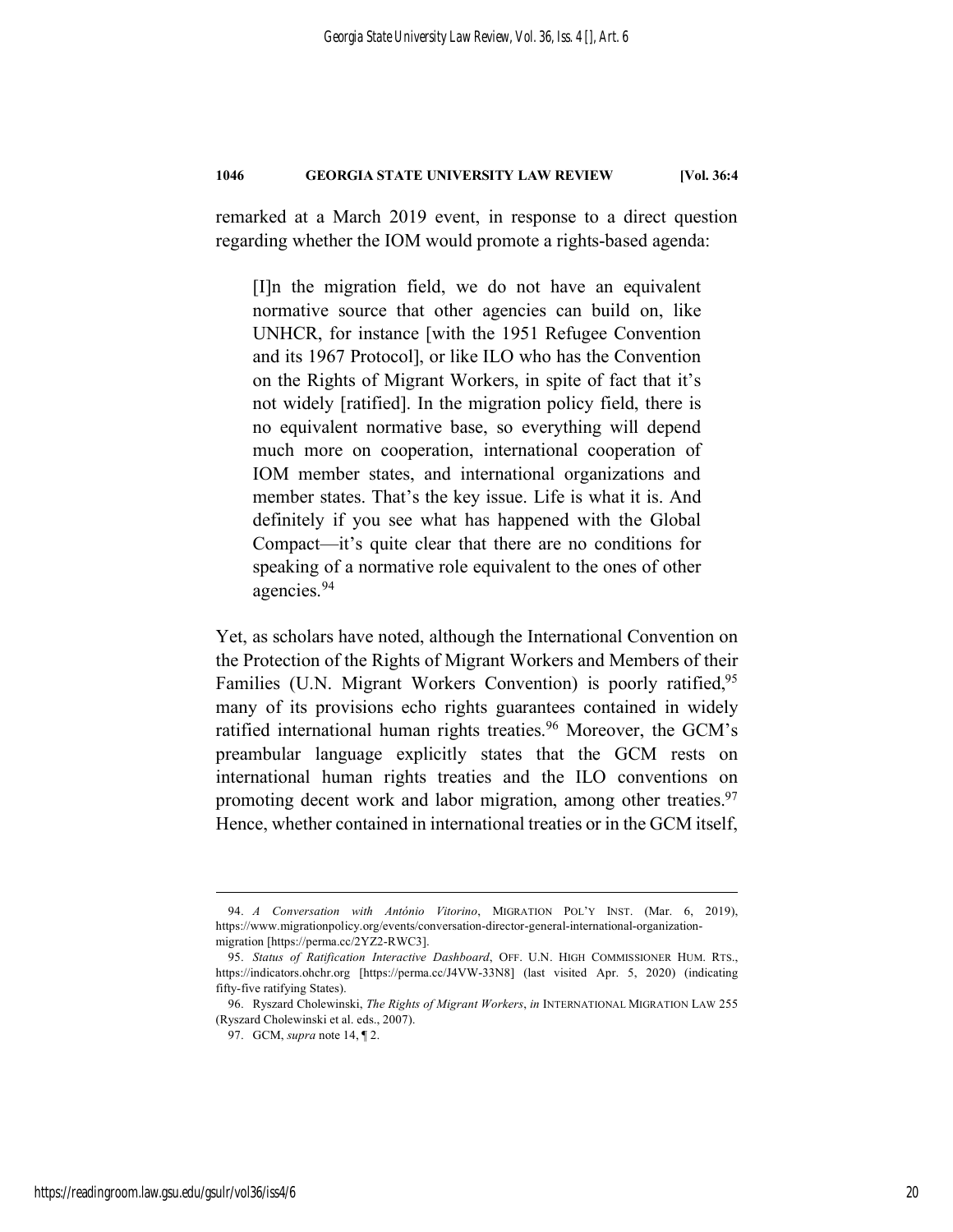there is a normative base from which the IOM could draw if it chose to pursue a rights-based agenda.

# *III. Migrant Workers' Rights vs. "Migration as Development"*

Close examination of global labor migration dynamics and the diverse roles the IOM has assumed in migration management underscore why its lack of a normative protection mandate matters. Global labor migration is marked by normative and governance gaps, particularly concerning transnational labor recruitment practices. Though States remain key players in labor migration, strategic nonstate actors have also assumed prominent roles. Governments have increasingly outsourced cross-border labor migration management—a "de-responsibilization" of state agencies for labor migrants' rights and conditions<sup>98</sup>—to these largely unregulated actors.<sup>99</sup> In doing so, they have fostered the creation of a highly competitive recruitment industry that tends to prioritize private profit interests over migrant welfare.<sup>100</sup> That countries of origin and countries of destination view these migration pathways as mutually beneficial disincentivizes close scrutiny of the myriad ways that labor migration structures render migrants vulnerable to exploitation. Even where States attempt to minimize the risks migrants face, power imbalances between States—and between migrants differently situated within racialized and gendered labor markets, on the one hand, and the various actors who profit from the migration industry, on the other<sup>101</sup>—can readily undermine such efforts.

Given these background dynamics, a rights-based approach is critical to ensuring meaningful protection of migrant workers. Otherwise, the balance of interests underlying the GCM could readily tilt in favor of perpetuating the status quo, prioritizing interests in border control or labor market access over migrants' rights protections.

 <sup>98.</sup> Kemp & Raijman, *supra* note 61, at 608.

<sup>99.</sup> *Id.*

<sup>100.</sup> Valarezo, *supra* note 82, at 674.

<sup>101.</sup> Pauline Gardiner Barber & Catherine Bryan, *International Organization for Migration in the Field: 'Walking the Talk' of Global Migration Management in Manila*, 44 J.ETHNIC & MIGRATION STUD. 1725, 1726 (2018).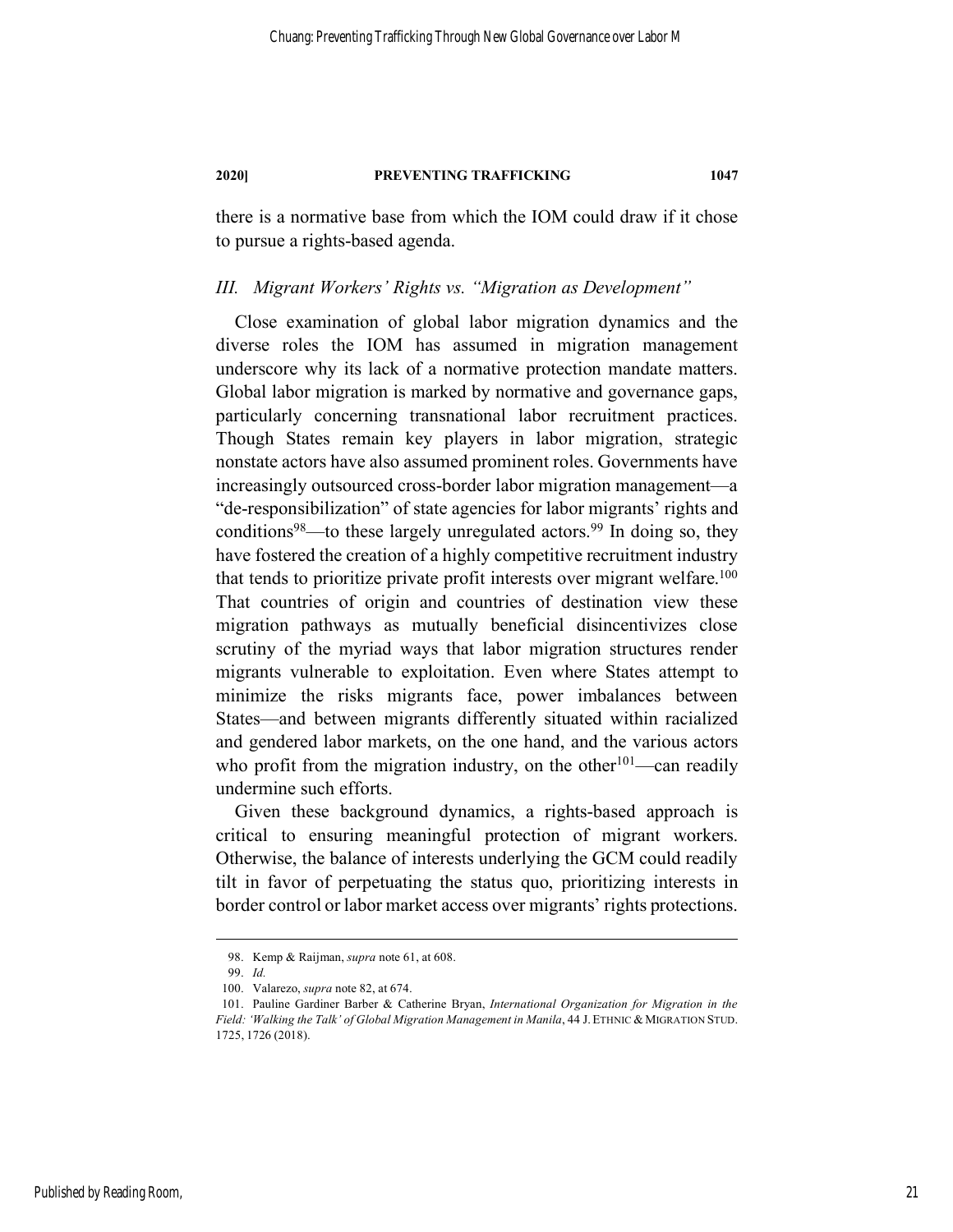The antitrafficking field is already showing indications of a softening of rights standards, for example, concerning efforts to address trafficking in labor supply chains, where proposed interventions have arguably diverted focus away from state responsibility and towards corporate social responsibility. Rather than putting sustained pressure on States to adopt laws and regulations to strengthen labor protections and accountability mechanisms, pressuring businesses to adopt voluntary standards and codes of conduct has become an increasingly dominant rubric in antitrafficking advocacy.

As lead migration agency under the GCM, the IOM could be well-positioned to reinvigorate and promote a rights-based approach to labor migration governance. Although the IOM's past involvement in creating (and perhaps profiting from) new transnational labor streams has raised rights concerns, the IOM recently has made a concerted effort to promote ethical recruitment standards. Upholding those standards will require, however, the IOM to navigate growing pressures from development institutions to permit rights tradeoffs for the sake of increasing labor mobility.

# *A. A Rights-Based Approach*

The GCM empowers the IOM is to oversee a "capacity-building mechanism," to which Member States, the U.N., and other relevant stakeholders, including the private sector and philanthropic foundations, are invited to contribute resources.<sup>102</sup> The mechanism includes a "connection hub that facilitates demand-driven, tailor-made[,] and integrated solutions"; a "start-up fund for initial financing to realize project-oriented solutions"; and a "global knowledge platform as an online open data source."<sup>103</sup> This, in effect, assigns the IOM the familiar role of collector and gatekeeper of ideas, through which it can identify, articulate, and disseminate rights standards. In its extensive operations on the ground, the IOM often

 <sup>102.</sup> GCM, *supra* note 14, ¶ 39.

<sup>103.</sup> *Id.* ¶ 43.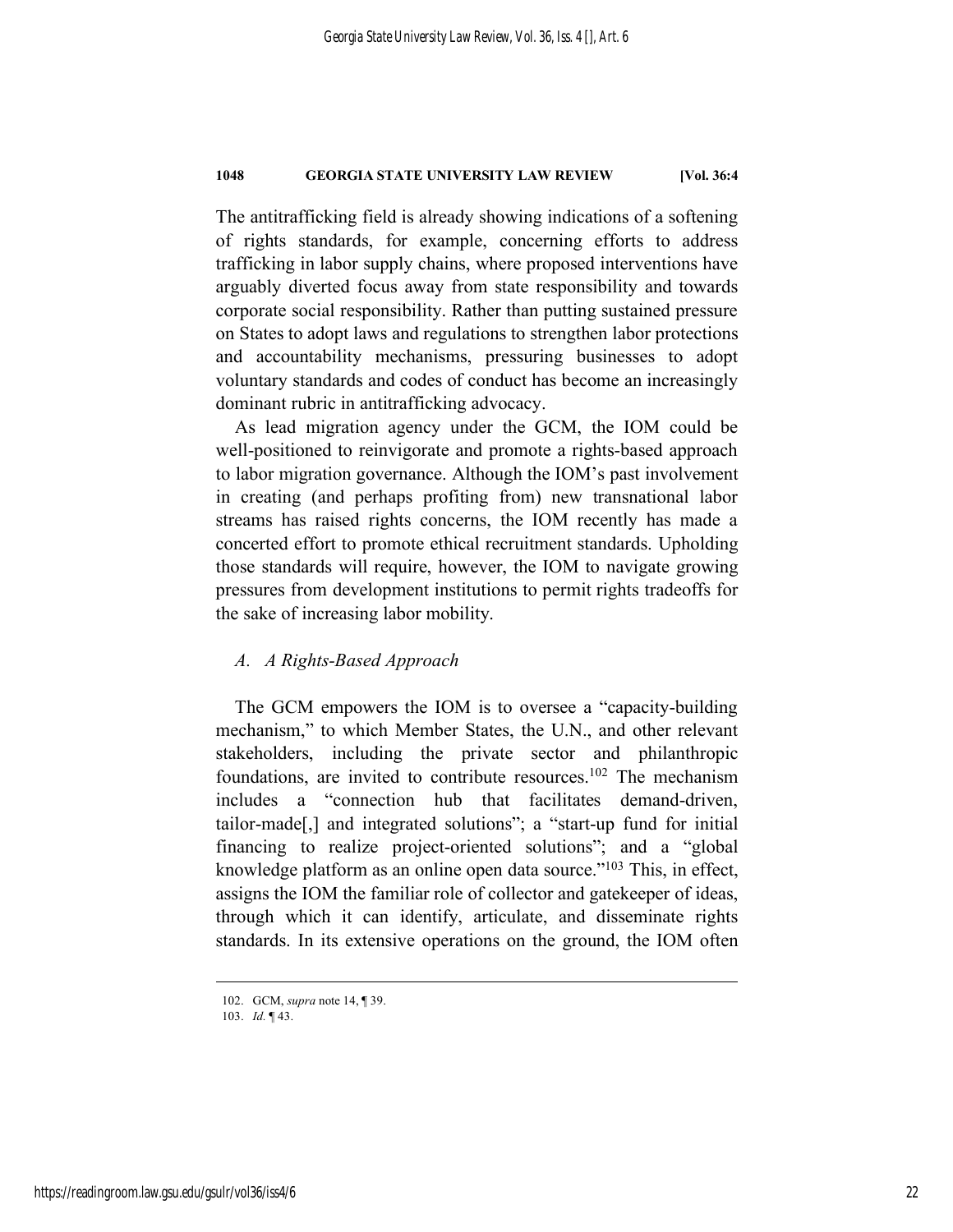serves as a hub for policy discussion and debate, integrating a wide range of state and nonstate actors to *incite* them to think and act in similar ways.<sup>104</sup> These interactions have enabled the IOM to shape perceptions of migration. As Professor Pécoud explains, the IOM makes sense of local migration realities by translating them into international migration narratives while also translating these narratives into local expertise via training, capacity-building, and cooperating with local stakeholders. 105

The choice of perspectives with which the IOM might engage in developing the GCM's capacity-building mechanism can predetermine whether the mechanism produces knowledge that advances rights standards. The IOM's work on labor migration issues, past and present, suggests contradictory impulses, however, as to whether or to what extent the IOM embraces a rights-based approach. On the one hand, the IOM's past operations have focused on controlling and facilitating migration. Its migration management approach could be viewed as an attempt to overcome the tension between protectionist border control and the economic need for a flexible migrant workforce. After all, full control of borders is not only impossible but potentially counterproductive because it would undermine the necessary circulation of workers in the globalizing economy.106 The IOM's migration approach thus aims to sort good from bad migration—the orderly and regular from the disorderly and irregular—such that migration can thereby be "for the benefit of all."107 But as Professors Barber and Bryan observe, the IOM's policies have constructed "ideal migrants/immigrants as those serving economic rather than humanitarian interests."108

On the other hand, IOM's recent efforts to establish its International Recruitment Integrity System (IRIS)—"a global initiative that is

 <sup>104.</sup> Julia Brachet, *Policing the Desert: The IOM in Libya Beyond War and Peace,* 48 ANTIPODE 272, 277 (2016) (emphasis added).

<sup>105.</sup> Pécoud, *supra* note 64, at 1633–34.

<sup>106.</sup> Antoine Pécoud, *Informing Migrants to Manage Migration?*, *in* THE POLITICS OF INTERNATIONAL MIGRATION MANAGEMENT 196 (Martin Geiger & Antoine Pécoud eds., 2012).

<sup>107.</sup> Pécoud, *supra* note 64, at 1627, 1630.

<sup>108.</sup> Barber & Bryan*, supra* note 101, at 1728.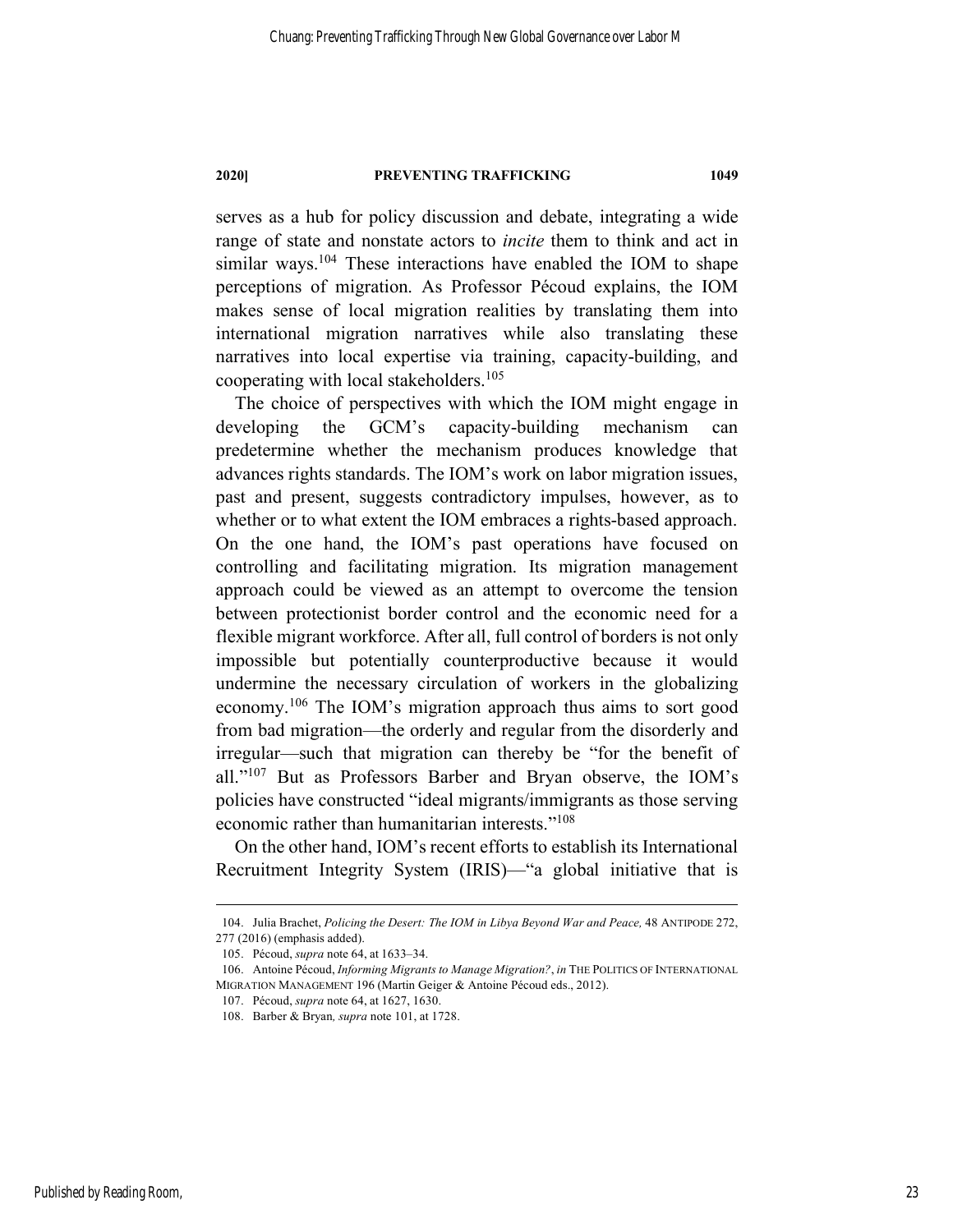designed to promote ethical international recruitment"109—suggest a possible effort to expand migrant workers' rights. Collaborating with a coalition of government, private sector, and civil society actors, IOM has established a benchmark for ethical recruitment known as the IRIS Standard and is developing a voluntary certification scheme for ethical recruiters to "provide assurance of compliance with the IRIS Standard."110 Granted, IRIS might be yet another product of the IOM's keen entrepreneurial ability to identify an opportunity and to stake a claim to expertise and a governance role in a growth area. The substance of the IRIS Standard reflects, however, a commitment to promoting international human rights and labor standards. The IRIS Standard calls upon recruiters to respect all applicable laws related to labor recruitment as well as the core labor standards recognized in the ILO Declaration on Fundamental Principles and Rights at Work (prohibiting trafficking, forced labor, and child labor, discrimination, and upholding freedom of association and collective bargaining rights).111 The IRIS Standard further enumerates specific principles: prohibiting recruitment fees and related costs to migrant workers, and ensuring respect for freedom of movement, transparency regarding terms and conditions of employment, confidentiality and data protection, and access to remedy.<sup>112</sup>

These principles find support in the GCM, which includes a number of suggested actions that clearly prioritize humanitarian interests over economic ones. For example, the IRIS Standard's prohibition on recruitment fees directly aligns with the terms of CGM Objective 6 (fair and ethical recruitment and decent work). <sup>113</sup> Whether and to what extent the IOM relies on the IRIS Standard in advising States on implementing GCM Objective 6 will test the IOM's professed commitment to ethical labor recruitment.

 <sup>109.</sup> INT'L RECRUITMENT INTEGRITY SYS., https://iris.iom.int [https://perma.cc/6L9R-349Y] (last visited Apr. 5, 2020).

<sup>110.</sup> *IRIS Standard*, INT'L RECRUITMENT INTEGRITY SYS., https://iris.iom.int/iris-standard [https://perma.cc/MB7S-2K4D] (last visited Apr. 5, 2020) [hereinafter *IRIS Standard*].

<sup>111.</sup> *Id.*

<sup>112.</sup> *Id.*

<sup>113.</sup> GCM, *supra* note 14, ¶¶ 16(6), 22(c)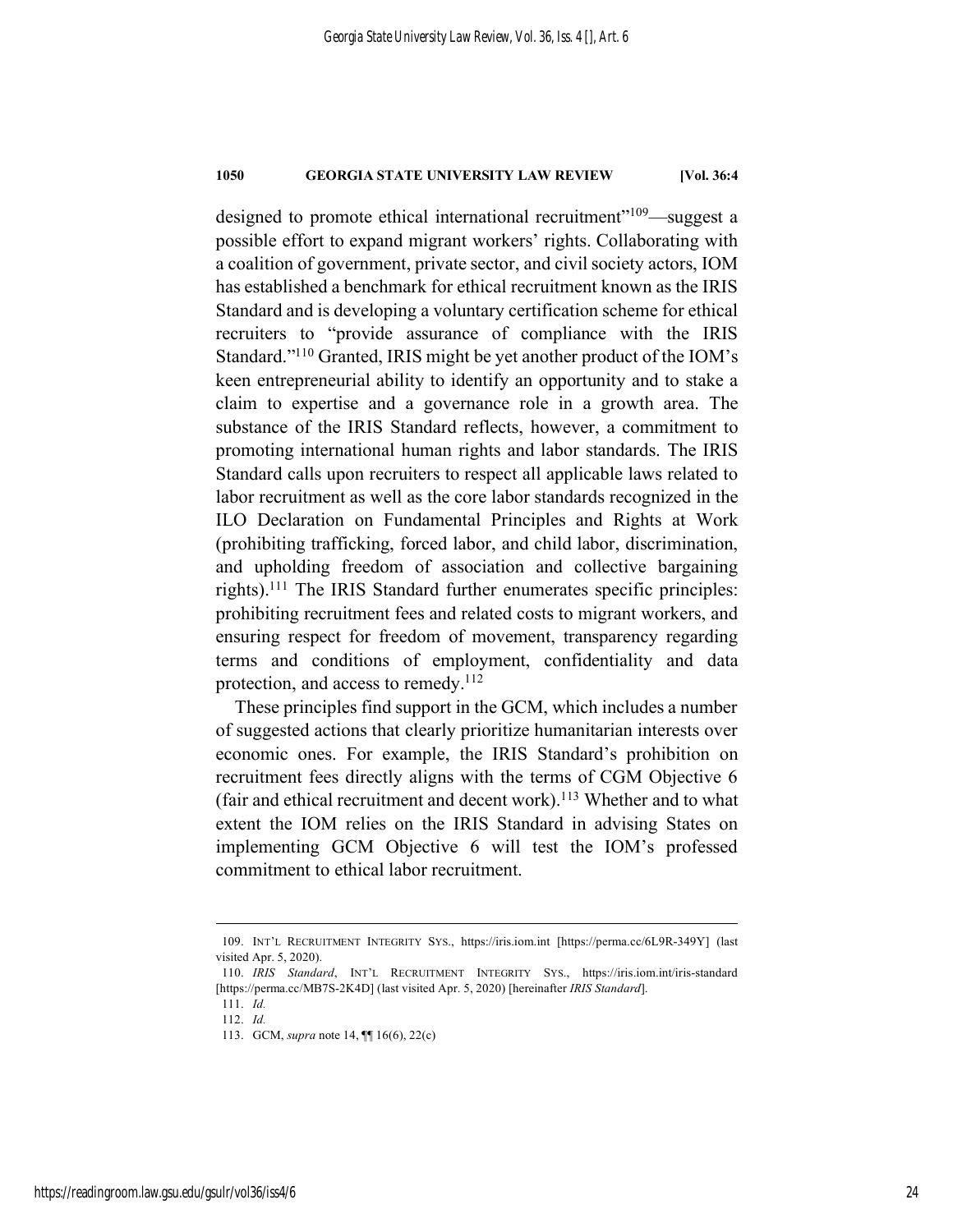# *B. The Migration-Development Nexus*

Adopting a rights-based approach, however, will require the IOM to resist calls from development institutions to prioritize increased labor mobility even at the cost of certain migrant workers' rights. The development field is currently in an "optimistic" period regarding the so-called "migration-development nexus"<sup>114</sup>—which views the remittances migrants send home as crucial tools for reducing poverty and promoting long-term economic growth.<sup>115</sup> Proponents of this paradigm (MDN proponents) frame migration as a *solution* to development, and thus seek increased labor mobility—usually through proliferation of temporary migration (or guestworker) programs (TMPs). TMPs typically impose, however, rights restrictions on participating migrants—the lower the skill level, the greater the restrictions.116

For MDN proponents, rights restrictions are an acceptable tradeoff for increased access to remittance-generating jobs in foreign labor markets. Not only can remittances "bank the unbanked" but they can also produce macroeconomic benefits such as increased foreign currency reserves, an improved national credit rating, and an expanded tax base.117 Migration also yields social remittances in the form of new ideas, values, skills, and practices that migrants gain while working

 <sup>114.</sup> Professor Hein De Haas likened the debate over the relationship between migration and development to a pendulum, with optimism regarding the migration-development nexus in the 1950s and 1960s, to pessimism in the 1970s and 1980s, towards more optimistic views in the 1990s and 2000s. *See generally* Hein De Haas, *Migration and Development: A Theoretical Perspective*, 44 INT'L MIGRATION REV. 227 (2010) [hereinafter De Haas, *Migration and Development*].

<sup>115.</sup> *See* Martin Geiger & Antoine Pécoud, *Migration, Development and the 'Migration and Development Nexus*,*'* 19 POPULATION, SPACE & PLACE 369 (2013); Hein De Haas, *The Migration and Development Pendulum: A Critical View on Research and Policy*, INT'L MIGRATION, June 2012, at 8 [hereinafter De Haas, *Pendulum*]; Ruby Khan, *Remittances; A Development Mantra or a Dutch Disease for a Developing Country*, INT'L J. RES. ECON. & SOC. SCI., Oct. 2019, at 1; Kerry Preibisch et al., *Pursuing the Capabilities Approach Within the Migration-Development Nexus*, 42 J. ETHNIC & MIGRATION STUD. 2111 (2016).

<sup>116.</sup> Martin Ruhs & Philip Martin, *Numbers vs. Rights: Trade-Offs and Guest Worker Programs*, 42 INT'L MIGRATION REV. 249, 251 (2008).

<sup>117.</sup> SOLIDARITY CTR., IRRECONCILABLE DIFFERENCES? PURSUING THE CAPABILITIES APPROACH WITHIN THE GLOBAL GOVERNANCE OF MIGRATION 7 (2014).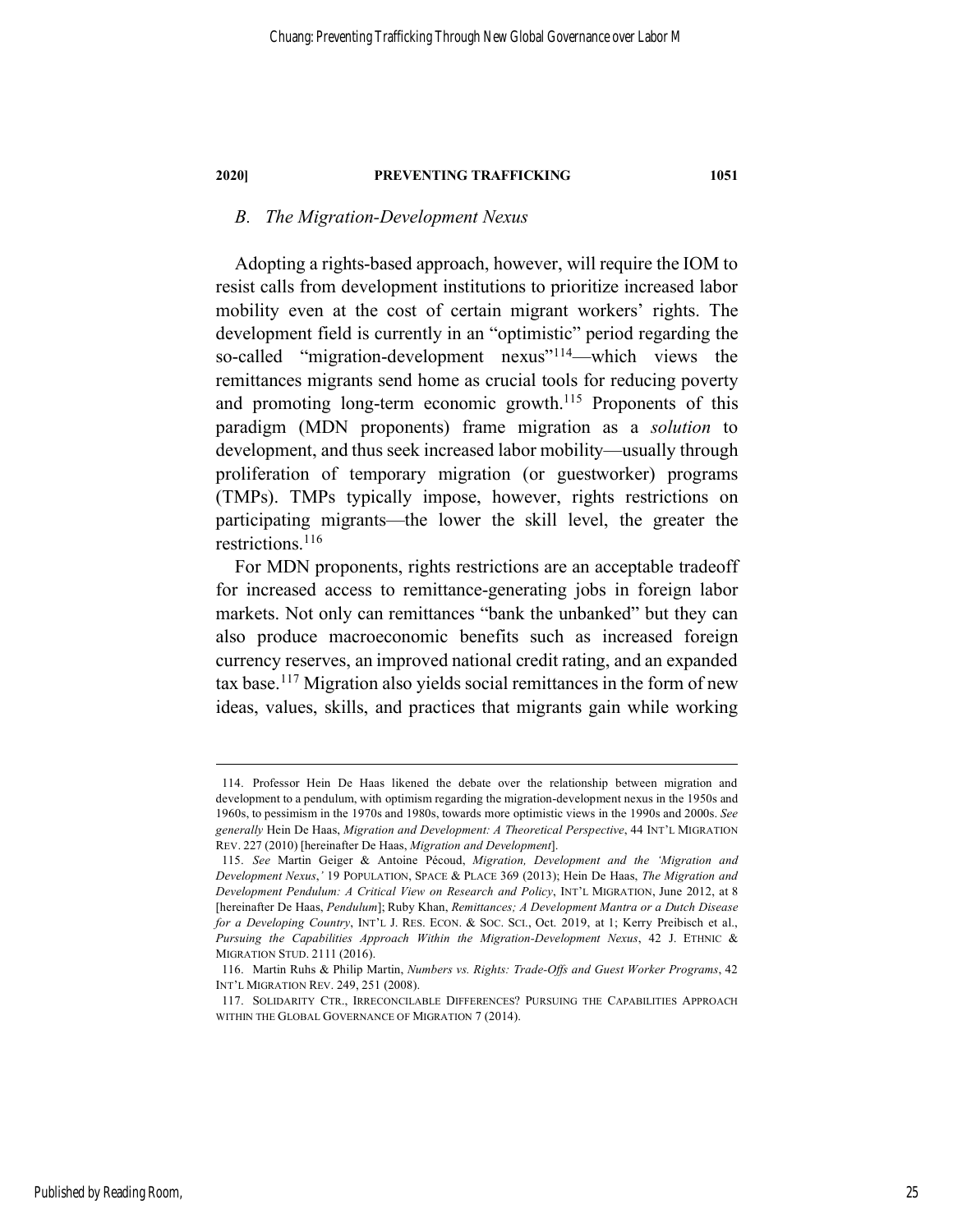abroad and share with their communities upon their return home.<sup>118</sup> Migration offers a cost-effective, bottom-up solution that gives individuals and their communities direct access to funds and a greater role in promoting development in their country.119 This is a welcome alternative to top-down, state-centered macroeconomic solutions imposed and mediated by (sometimes corrupt) government bureaucracies.<sup>120</sup>

The migration-development nexus has drawn its fair share of criticism, however, not the least of which is the lack of empirical evidence to support its claims to long-term development gains<sup>121</sup>—which, as it turns out, are highly context-dependent.<sup>122</sup> Moreover, as Professor Rosser explains, "countries ignore at their own peril the economic challenges inherent when an economy is injected with extra capital divorced from national production," including inflation and increased inequality between families that receive remittances and those that do not.<sup>123</sup> Indeed, reliance on remittance incomes can disincentivize local work and has actually fueled *increased* migration—especially as young people who have grown up in households reliant on remittance income now themselves seek higher-paying jobs abroad.<sup>124</sup> This exacerbates the problems of brain and brawn drain, which reduce the talent and energy required to pursue the political and economic reforms necessary for meaningful structural development. Indeed, critics argue, the migration-development paradigm overlooks features of the global political economy that drive people to migrate—for example, growing inequality between countries and within communities, development failures, and poor

 <sup>118.</sup> *Id.* at 9.

<sup>119.</sup> Geiger & Pécoud, *supra* note 115, at 371; Ezra Rosser, *Immigrant Remittances*, 41 CONN. L. REV. 3, 52 (2008).

<sup>120.</sup> SOLIDARITY CTR., *supra* note 117; Geiger & Pécoud, *supra* note 115, at 371; Rosser, *supra* note 119.

<sup>121.</sup> Geiger & Pécoud, *supra* note 115, at 379; De Haas, *Migration and Development*, *supra* note 114, at 236, 242–43.

<sup>122.</sup> De Haas, *Pendulum*, *supra* note 115, at 256.

<sup>123.</sup> Rosser, *supra* note 119, at 21–22.

<sup>124.</sup> Geiger & Pécoud, *supra* note 115, at 370.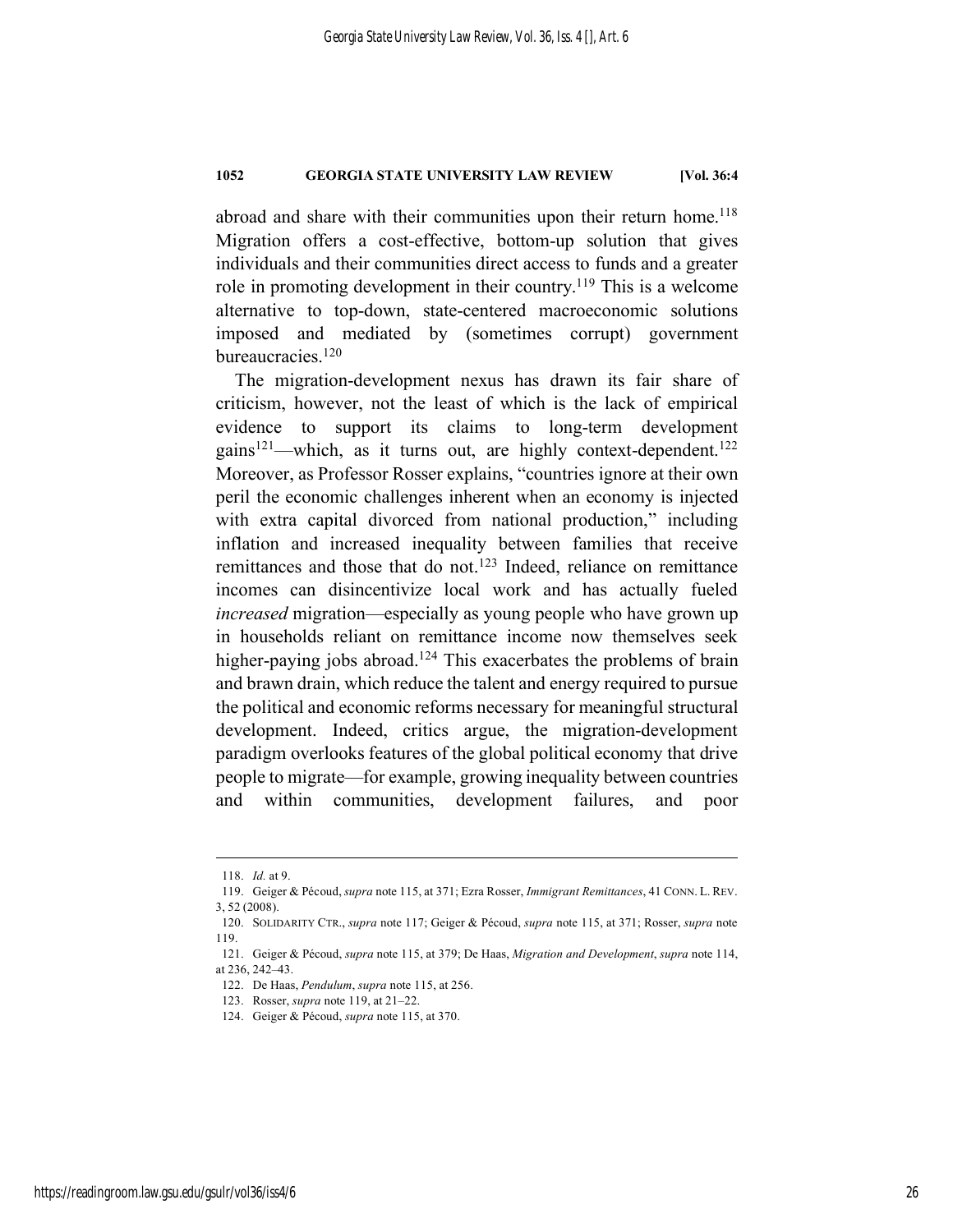governance.125 It thus absolves States of their responsibility to pursue necessary reforms to address these causal factors and instead shifts the burden to migrants to engage in "self-help" development.<sup>126</sup> Reflecting the paradigm's neoliberal underpinnings, migrants and markets—instead of States—thus become responsible for bringing about development.127

These criticisms notwithstanding, development actors have pressed for establishing more temporary migration programs worldwide to unleash the full potential of development gains to be had from remittance-producing migration. Take, for example, the new organization, Labor Mobility Partnerships (LaMP), launched by the Center for Global Development, a prominent think tank working to alleviate poverty.128 LaMP "aims to be the first organization which actively works to increase rights-respecting labor migration, with a long-term goal of unlocking billions in income gains from people filling needed jobs."129 LaMP shares the IOM's "triple win" view of migration—namely, that with productive policies in place, an increase in migration can create new opportunities and benefits for host countries, origin countries, and migrants. <sup>130</sup> Consequently, LaMP argues that rather than restricting migration (as most destination countries are inclined to do), governments should instead develop laws and policies to maximize the benefits of migration. 131

129*. Id.*

 <sup>125.</sup> De Haas, *Migration and Development*, *supra* note 114, at 236; Preibisch et al., *supra* note 115, at 2115–16.

<sup>126.</sup> Geiger & Pécoud, *supra* note 115, at 371; De Haas, *Migration and Development, supra* note 114, at 234, 236.

<sup>127.</sup> De Haas, *Migration and Development*, *supra* note 114, at 236, 245–46; Rosser, *supra* note 119, at 51–52.

<sup>128.</sup> *Labor Mobility Partnerships (LaMP): Helping Connect International Labor Markets*, CTR. GLOB DEV., https://www.cgdev.org/page/labor-mobility-partnerships-lamp-helping-connect-internationallabor-markets [https://perma.cc/RQ3Y-95ZJ] (last visited Apr. 5, 2020) [hereinafter *Labor Mobility*

*Partnerships (LaMP)*].

<sup>130.</sup> Host countries can benefit from higher incomes and employment rates for native workers, increased innovation, and net positive fiscal effects. Migrants and their origin countries can benefit from higher incomes for migrants' families back home through remittances, which in turn can create other positive effects such as improved education and nutrition outcomes. Origin countries, furthermore, can benefit from knowledge and technology transfers that diversify and benefit the economy. MICHAEL CLEMENS ET AL., MIGRATION IS WHAT YOU MAKE IT: SEVEN POLICY DECISIONS THAT TURNED CHALLENGES INTO OPPORTUNITIES, CTR. FOR GLOB. DEV. 2 (2018).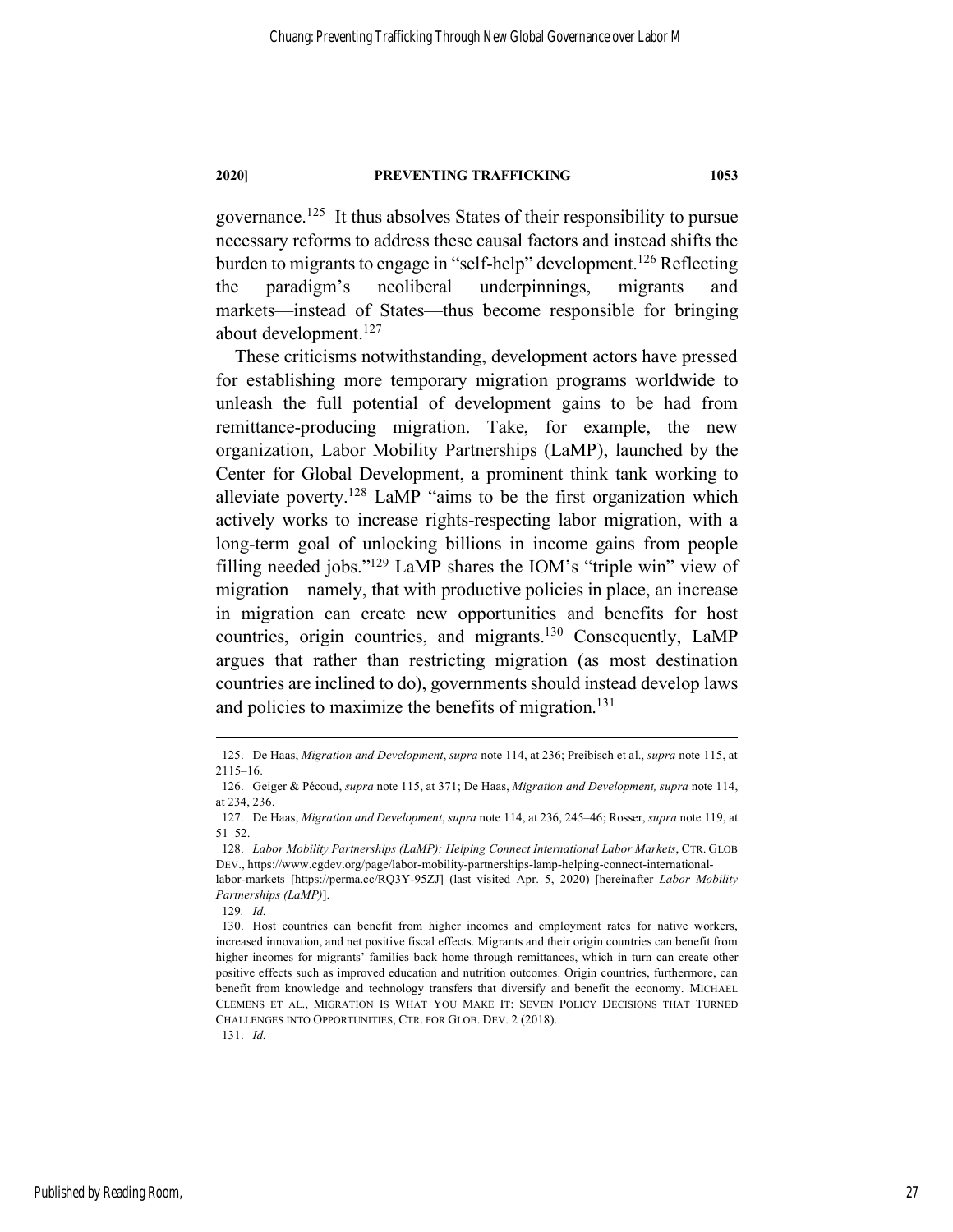Although rights advocates would agree that labor migration could pose a triple win under certain conditions, the perspective LaMP articulates below offers a major point of disagreement:

If more legal channels for labor mobility were opened, the incomes of developing country citizens could increase fourfold while global GDP could as much as double. These potential gains make labor mobility one of the most powerful tools for poverty alleviation currently on the current development agenda.

Despite this fact, the international community provides little support to migrant sending and receiving countries struggling to connect potential migrants (who need jobs) to potential employers (who need workers). The available support *often promotes international standards which may have little to do with local circumstances and needs*.

This leaves many countries with critical unanswered demand for support in an era when labor mobility is increasing and desperately needed.<sup>132</sup>

In other words, adherence to international rights standards is a problematic barrier to labor mobility. This perspective invokes the "numbers versus rights" debate in migration policy.<sup>133</sup> As Professors Ruhs and Martin explain, as an empirical matter, "there is a trade-off, *i.e.*, an inverse relationship between the number and rights of migrants employed in low-skilled jobs in high-income countries."<sup>134</sup> Increasing migrant numbers comes at the sacrifice of migrants' rights. The questions of whether and how to accept such conditions as a matter of migration policy are deeply divisive, and the responses reflect fundamentally divergent perspectives on migrant workers.<sup>135</sup>

 <sup>132.</sup> *Labor Mobility Partnerships (LaMP)*, *supra* note 128 (emphasis added).

<sup>133.</sup> *See generally* MARTIN RUHS, THE PRICE OF RIGHTS (2013); Ruhs & Martin, *supra* note 116.

<sup>134.</sup> Ruhs & Martin, *supra* note 116.

<sup>135.</sup> *Compare* RUHS, *supra* note 133, 154–86 (proposing a set of rights tradeoffs), *with* Preibisch et al., *supra* note 115, at 2120–23 (criticizing the policy focus on the "rights versus numbers" debate).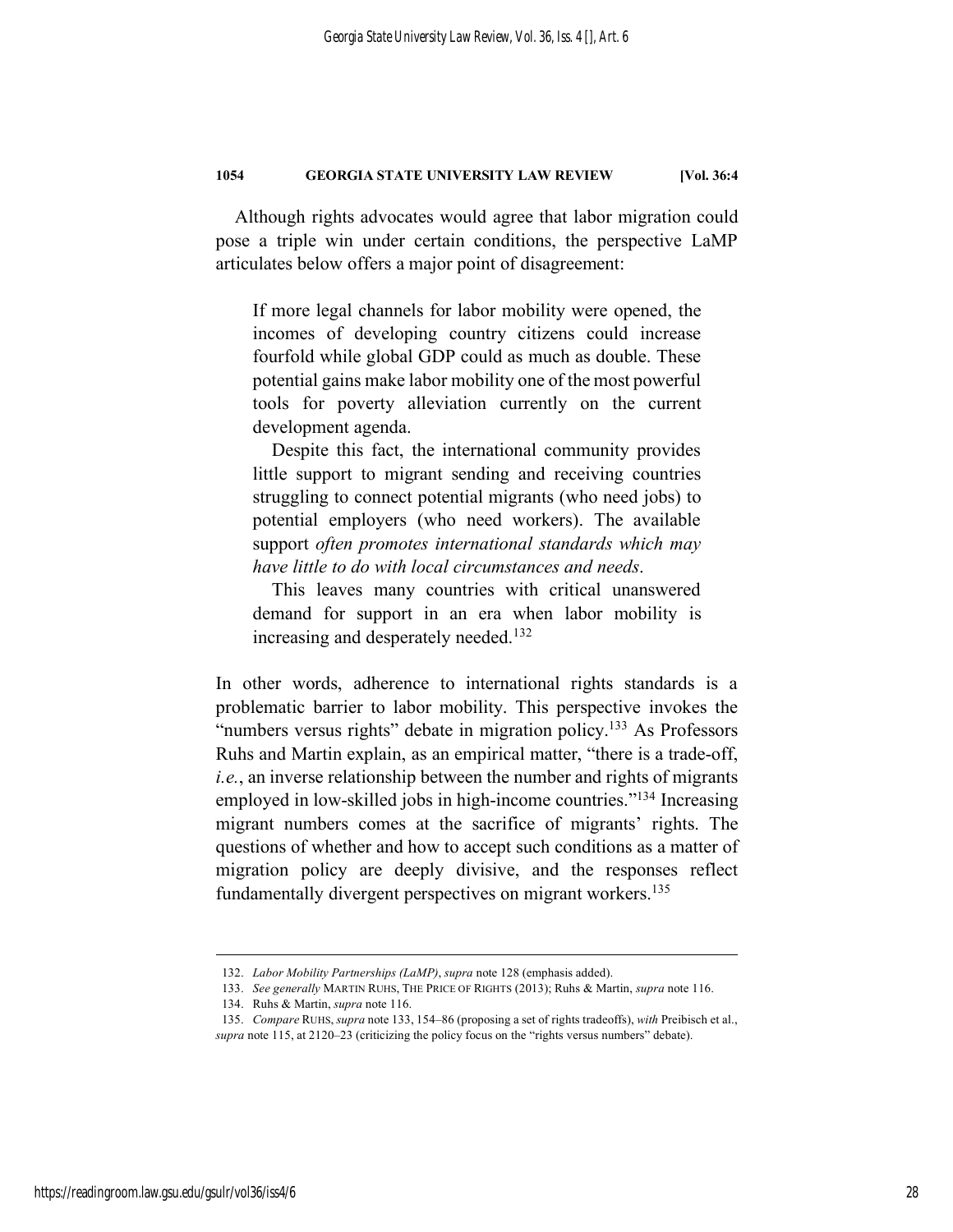On the one hand are those (including human rights and labor advocates) who view migrant workers as, in a sense, victims of broader forces that push and pull them over national boundaries (e.g., inequality, climate change). As such, migrant workers are deserving of special rights protections, especially considering the significant economic and social costs of migration that migrants and their families must endure (e.g., the psychological impact of family separation). For migrants' rights advocates, the willingness to sacrifice migrants' rights in pursuit of uncertain economic gains signifies a disturbingly thin view of development that fails to appreciate the importance of expanding human capabilities as a measure of development progress.136 On the other hand, are those (including MDN proponents) who perceive migrant workers as rational economic actors who can—and do—willingly assume rights tradeoffs to gain access to jobs abroad.137 Hence, accepting rights tradeoffs is a pragmatic choice that also honors migrants' decisions to become "agents of development."

Adopting the latter view, LaMP's policy prescriptions focus on the question of *which* rights to afford or deny to migrant workers to maximize labor mobility and harness the development gains from remittances. LaMP has argued, for example, against a prohibition on recruitment fees (or "zero-fee recruitment")—a position contrary to the IRIS Standards, the GCM's suggested measures, and the preference of rights advocates.<sup>138</sup> According to LaMP, zero-fee recruitment (1) ignores migrants' willingness to pay recruitment fees as an "investment" that can yield "vast gains"; (2) ignores the fact that there are real costs associated with recruitment services; and (3) relies solely on governments' ability to regulate and enforce transactions over which, in practice, they exert little control.<sup>139</sup> LaMP acknowledges that migrants take on debt to pay (often exorbitant) recruitment fees, providing recruiters (and employers) leverage to

139. *Id.*

 <sup>136.</sup> Geiger & Pécoud, *supra* note 115, at 372; Preibisch et al., *supra* note 115, at 2112.

<sup>137.</sup> RUHS, *supra* note 133, at 39–52; Ruhs & Martin, *supra* note 116, at 259.

<sup>138.</sup> Rebekah Smith & Richard Johnson, *Introducing an Outcomes-Based Migrant Welfare Fund*, LAMP F.: BLOG (Jan. 16, 2020), https://lampforum.org/2020/01/16/introducing-an-outcomes-basedmigrant-welfare-fund/ [https://perma.cc/2US5-MA5S].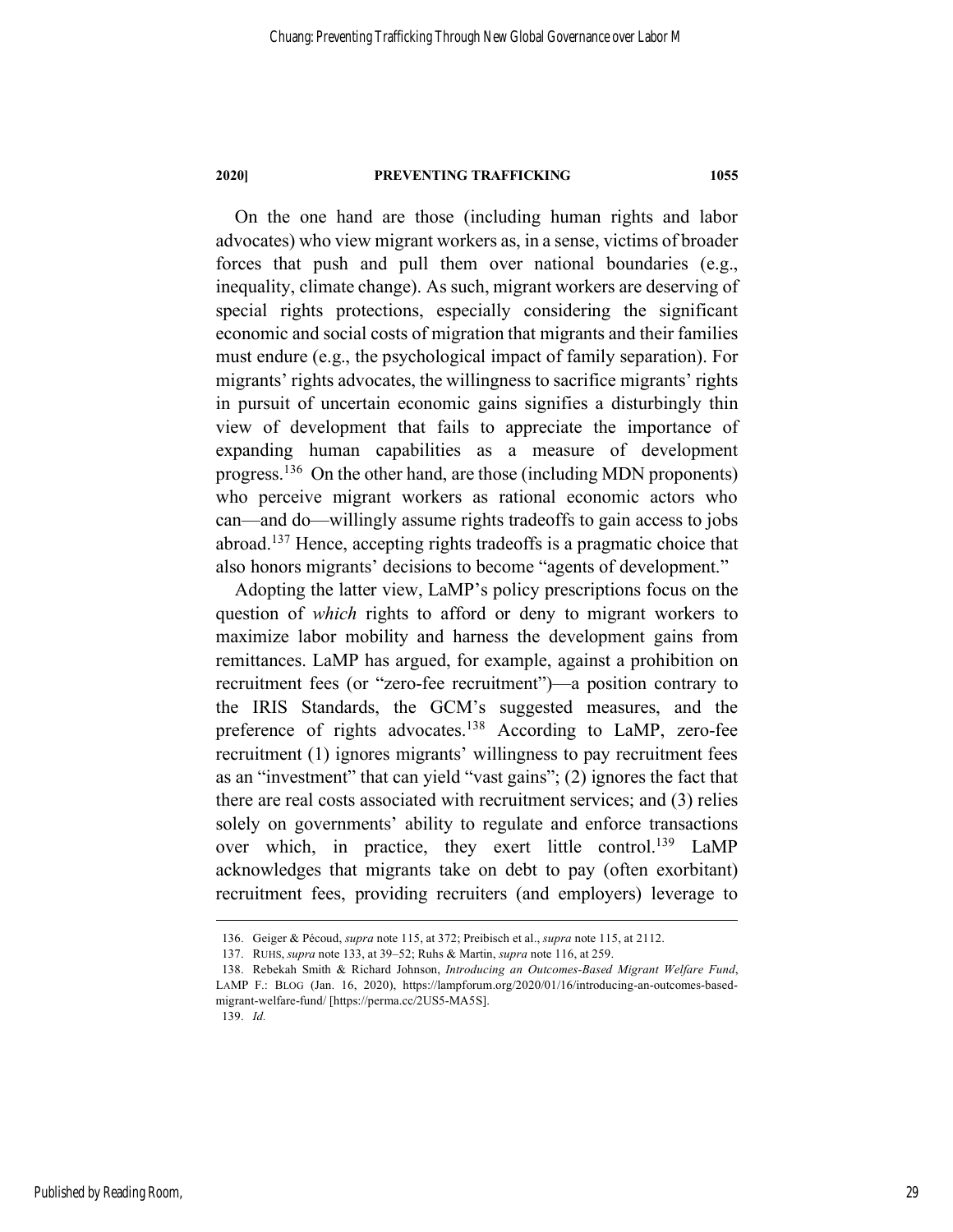engage in abusive practices. But instead of prohibiting recruitment fees, LaMP proposes creating an "outcomes-based migrant welfare fund" that would fund recruitment of workers as well as "the necessary government institutions for protections and oversight."140 The fund would begin with an infusion of funds from social investors, but eventually become self-financing through contributions from the migrant workers, who pay a percentage of their salary to the fund if they "successfully find and sustain quality employment."141 The recruiters would have "outcomes-based contracts," with payments for their services contingent on the quantity and quality of jobs they secure for workers. LaMP argues that this is a better model than zero-fees recruitment because it aligns the incentives of workers, employers, and governments using outcome-based contracting.

From a rights perspective, LaMP's proposal perhaps has surface appeal for attempting to disincentivize recruitment abuse by making payment of recruitment fees contingent on satisfactory outcomes. But the proposal raises too many questions to inspire confidence in its workability. Who determines, and by what standards, whether an outcome is satisfactory? Are there protections against unsatisfied workers from being blacklisted by future recruiters? The realities of how unequal bargaining power between employer/recruiter and migrant worker manifests invites skepticism towards any proposal that does not meaningfully protect workers' power to demand better working conditions.

But even beyond issues of practical application, LaMP's proposal contradicts a core principle of ethical recruitment frameworks such as that embraced by IRIS: that no worker should have to pay for a job. Under the "Employers Pay" principle that IRIS promotes, the costs of recruitment should instead be borne by employers.<sup>142</sup> Not only do employers benefit from access to flexible and affordable labor markets

 <sup>140.</sup> *Id.*

<sup>141.</sup> *Id.*

<sup>142.</sup> *Fair for Employers*, INT'L RECRUITMENT INTEGRITY SYS., https://iris.iom.int/fair-employers [https://perma.cc/PAZ6-VH83] (last visited May 18, 2020) (discussing the "Employer Pays" principle); *IRIS Standard*, *supra* note 110 (Prohibition of Recruitment Fees and Related Costs to Migrant Workers).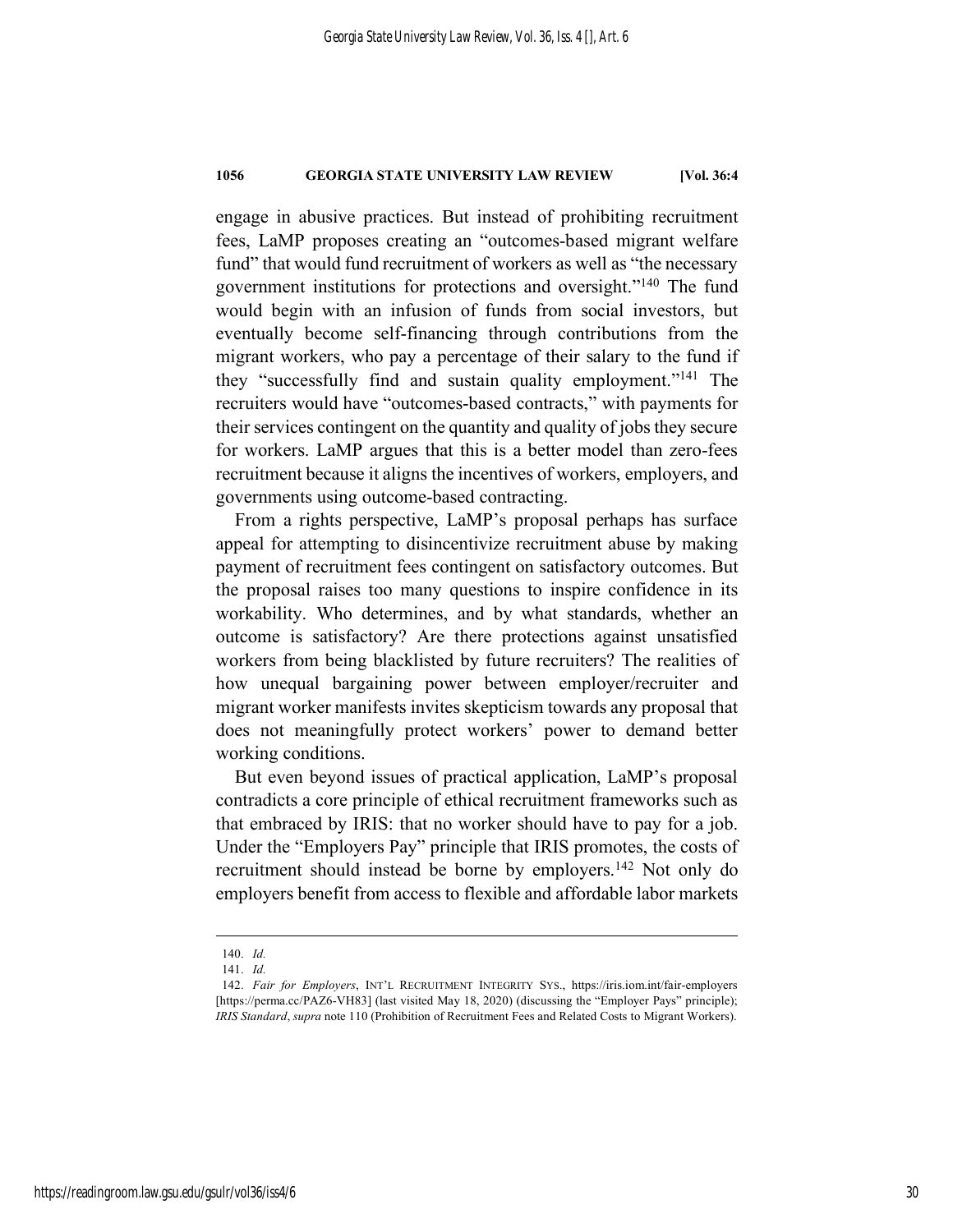but they are better positioned to cover recruitment costs. Moreover, the GCM explicitly recommends that States prohibit recruitment fees "in order to prevent debt bondage, exploitation and forced labor."143 Prohibiting recruitment fees is a crucial structural reform of cross-border labor recruitment practices that otherwise afford unscrupulous recruiters and employers leverage to maintain substandard if not abusive labor conditions. Rights tradeoffs in this context thus can only create and sustain migrants' vulnerability to trafficking.

In advising States on GCM implementation, the IOM could hold the line with respect to the rights tradeoffs proposed by LaMP and other adherents of the migration-development paradigm. While a rights-based approach to recruitment coincides with IOM's own work promoting ethical recruitment through IRIS, recruitment is but one of a number of areas for which the IOM could tilt the balance of competing interests towards migrants' rights protections. The GCM is rife with suggested actions for States to take to reduce vulnerability to exploitation and abuse—many, if not all, of which find normative grounding in international human rights and labor laws.

# **CONCLUSION**

Given the strong State and nonstate actor interests in prioritizing the border control and improved labor market access aspects of the GCM over those pertaining to migrant welfare, the IOM might not naturally be inclined to promote a rights-based agenda on its own initiative. At the same time, however, the IOM's work on the IRIS project suggests an opportunity for the IOM to become a standard-bearer in the field of international labor recruitment. In this and other areas, the IOM could elevate and promote the GCM's provisions that seek to improve migrant welfare. After all, the GCM remains a potentially useful tool for preventing trafficking on many other fronts. Eliminating employer-tying of visas and providing meaningful anti-retaliation

Published by Reading Room,

 <sup>143.</sup> GCM, *supra* note 14, ¶ 22(c) (under Objective 6: facilitate fair and ethical recruitment and safeguard conditions that ensure decent work).